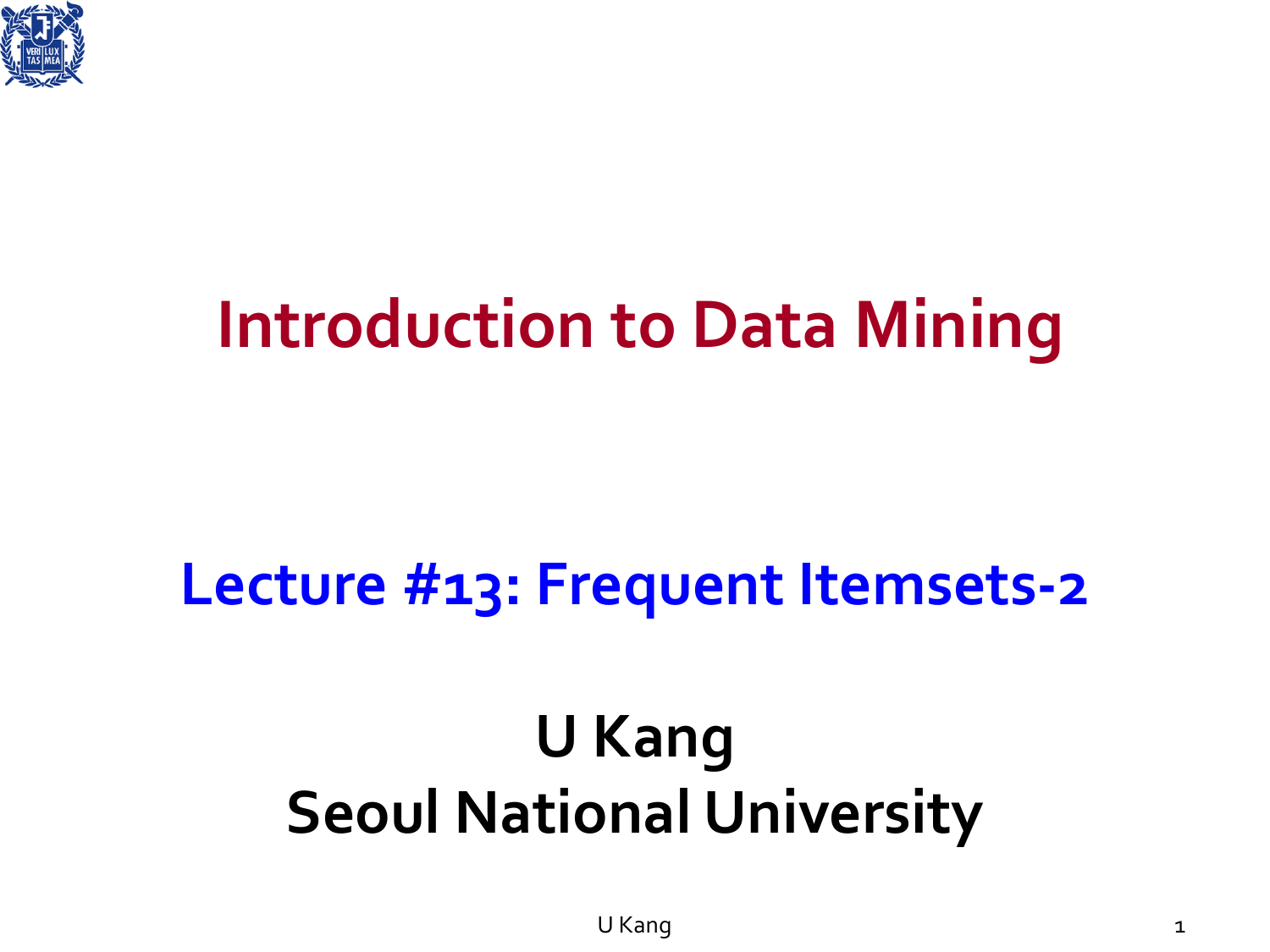

#### **Outline**

#### **A-Priori Algorithm**

- □ PCY Algorithm
- $\Box$  Frequent Itemsets in  $\leq$  2 Passes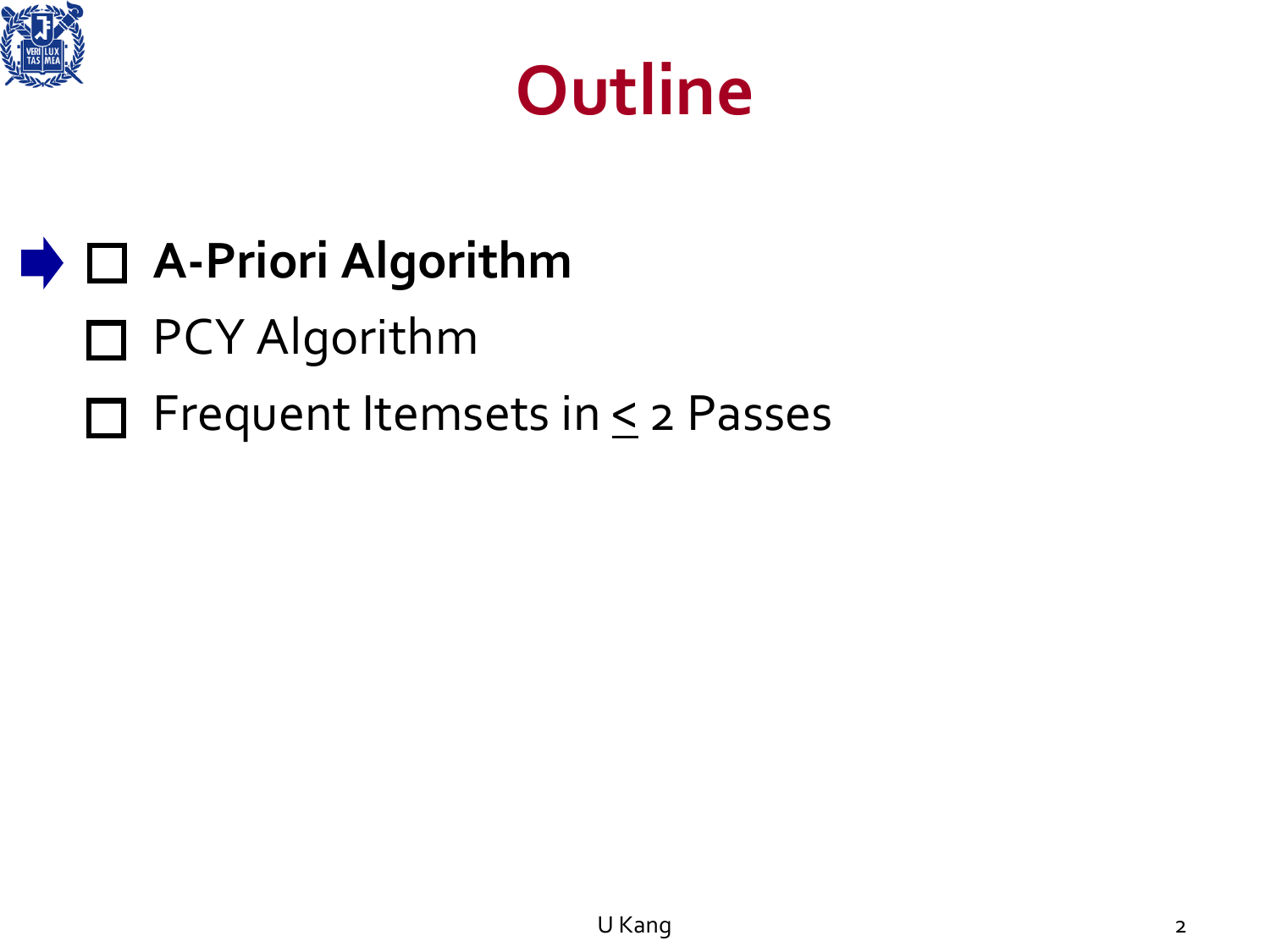

## **A-Priori Algorithm – (1)**

 A **two-pass** approach called *A-Priori* limits the need for main memory

#### **Key idea:** *monotonicity*

 If a set of items *I* appears at least *s* times, so does every **subset** *J* of *I*



**E.g., if {A,C}** is frequent, then  ${A}$  is frequent (so does  ${C}$ )

#### ■ Contrapositive for pairs:

If item *i* does not appear in *s* baskets, then no pair including *i* can appear in *s* baskets

**E.g., if {A} is not frequent, then {A,C} is not frequent** 

#### ■ So, how does A-Priori find freq. pairs?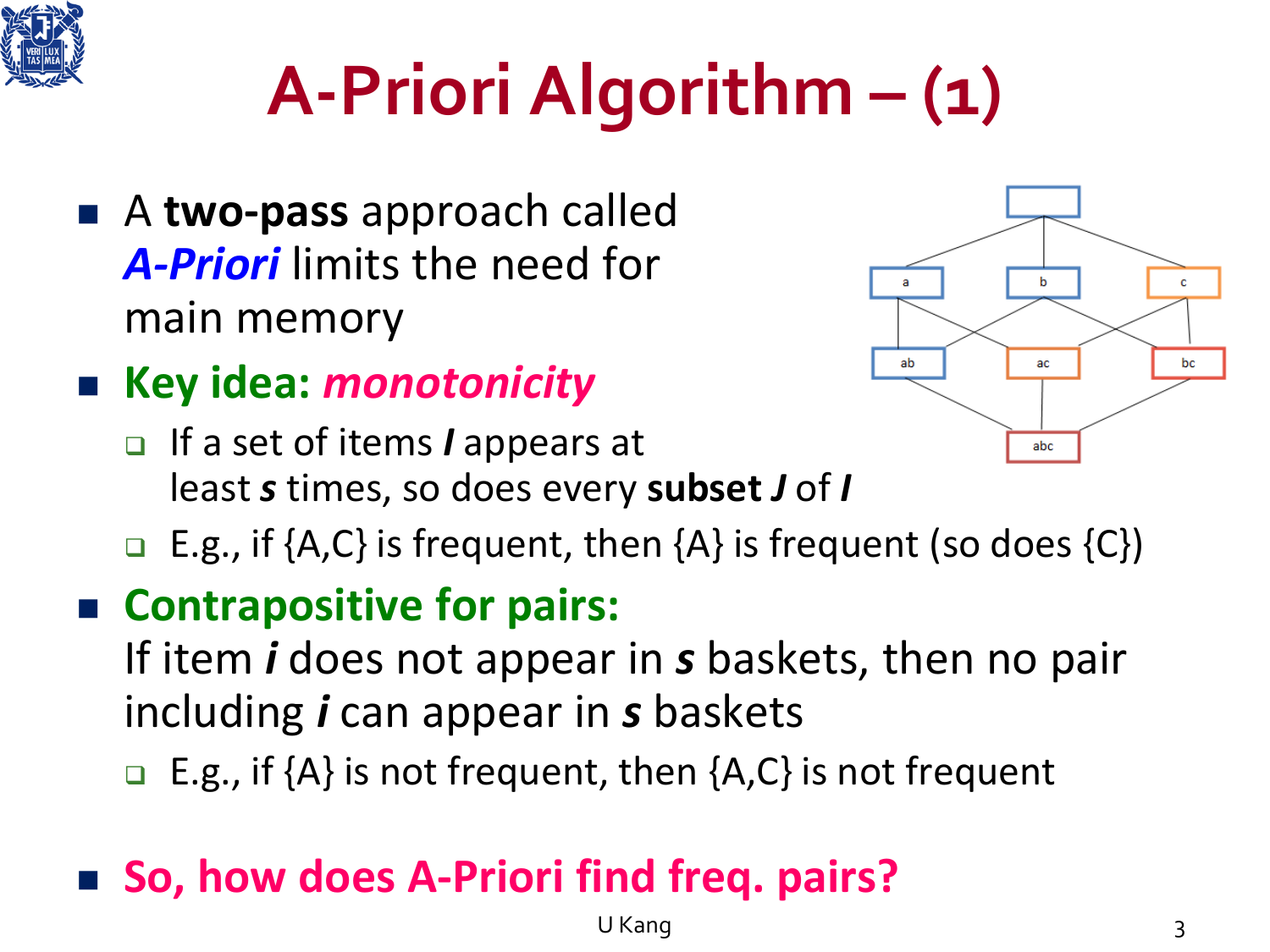

## **A-Priori Algorithm – (2)**

- **Pass 1:** Read baskets and count in main memory the occurrences of each **individual item**
	- Requires only memory proportional to #items
- **Items that appear** ≥ **times are the frequent items**
- **Pass 2:** Read baskets again and count in main memory only those pairs where both elements are frequent (from Pass 1)
	- Requires memory proportional to square of **frequent** items only (for counts)
	- $\Box$  Plus a list of the frequent items (so you know what must be counted)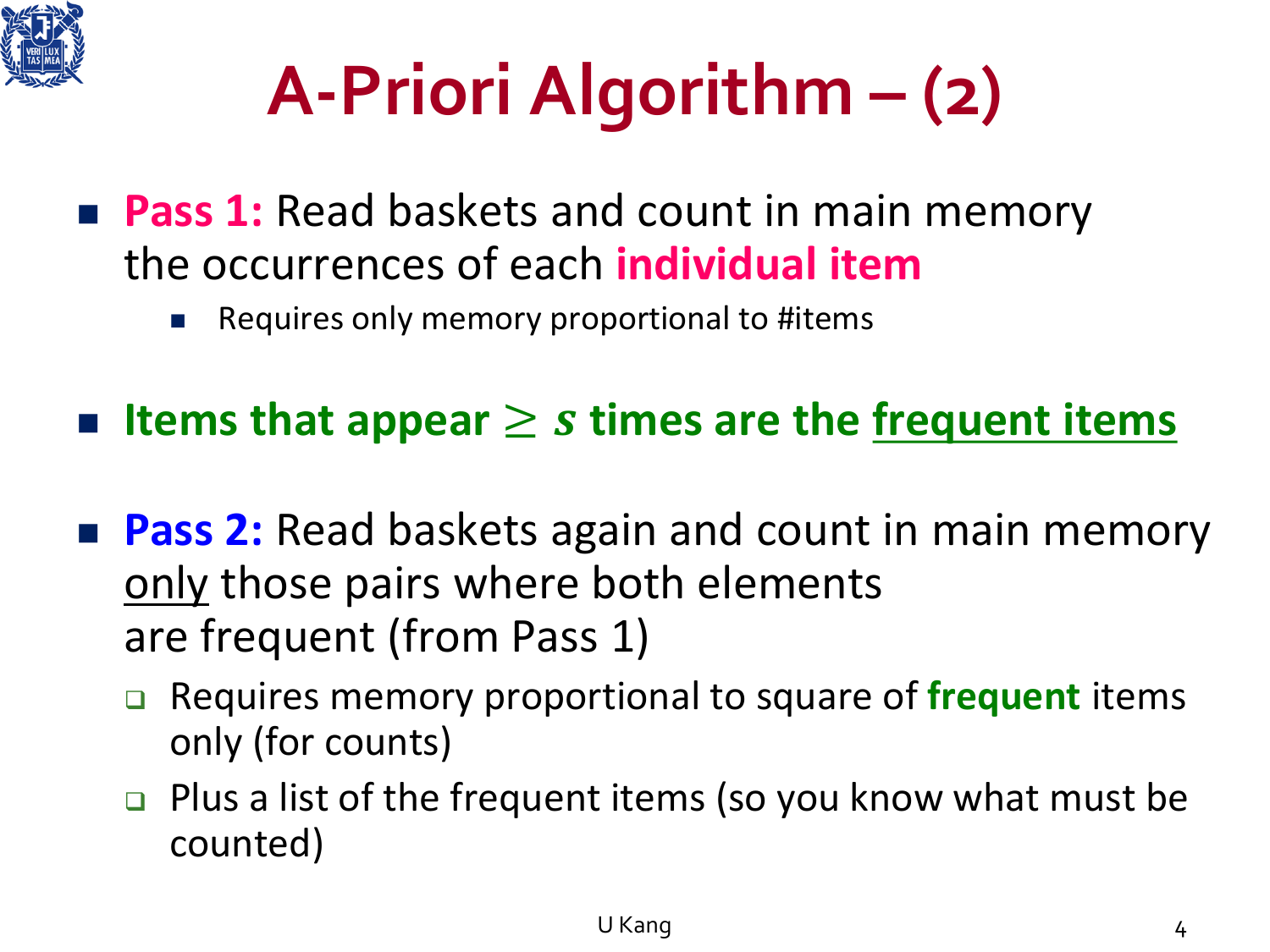# **Main-Memory: Picture of A-Priori**

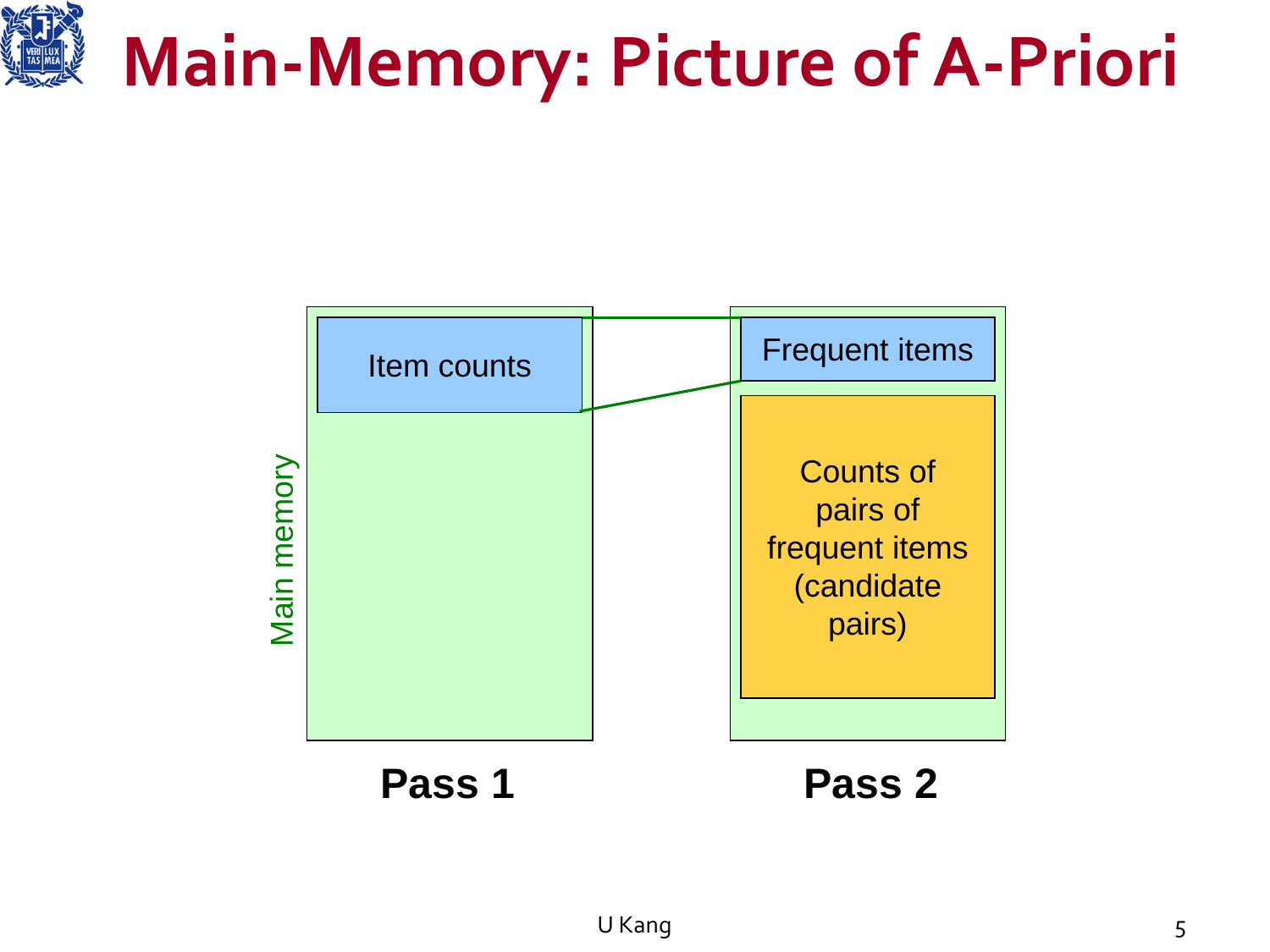

## **Detail for A-Priori**

- You can use the triangular matrix method with *n* = number of frequent items
	- □ Why?
	- $\Box$  => May save space compared with storing triples
- **Trick:** re-number frequent items 1,2,… and keep a table relating new numbers to original item numbers

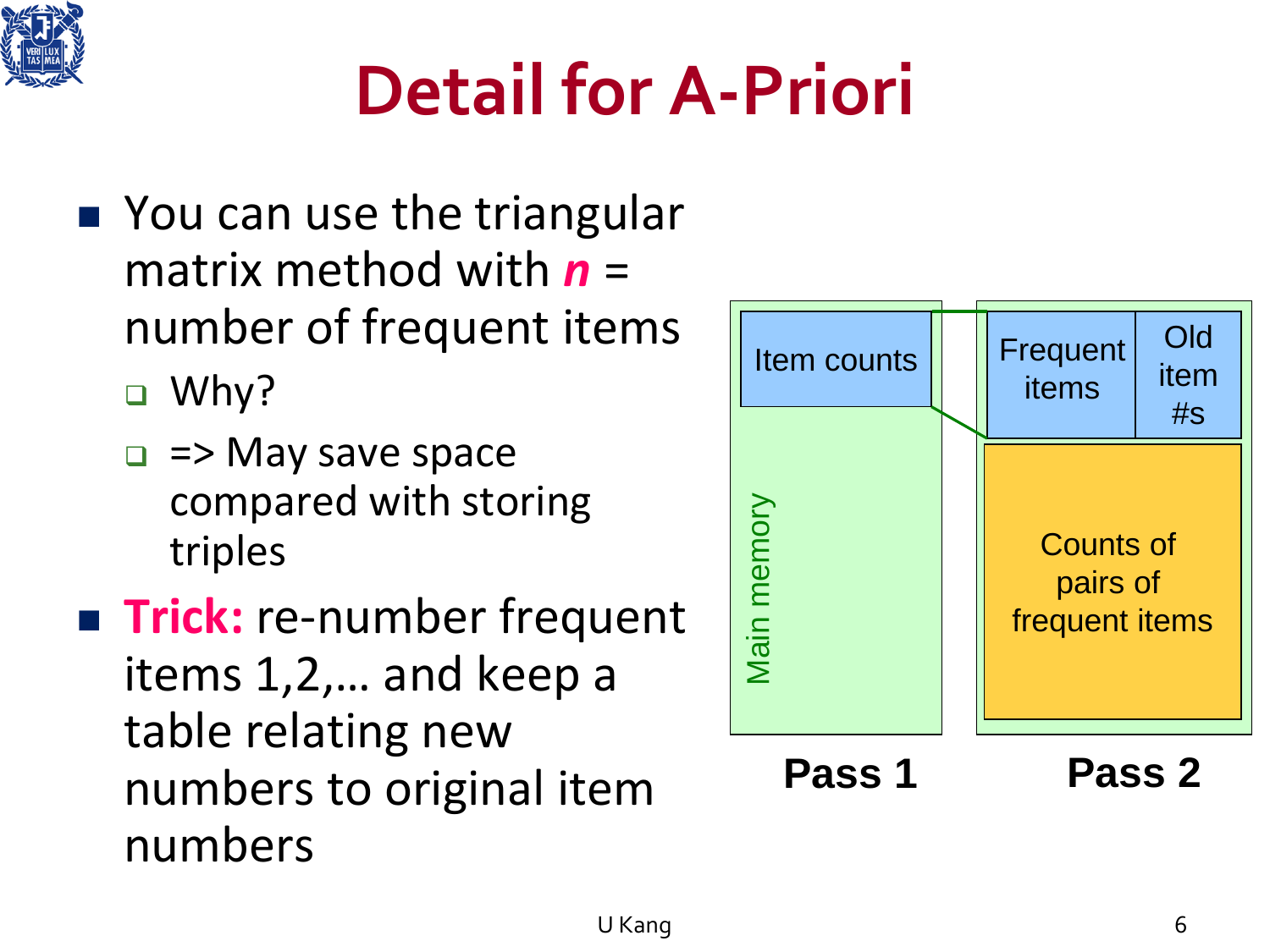

## **Frequent Triples, Etc.**

- For each *k*, we construct two sets of *k*-*tuples* (sets of size *k*):
	- *Ck* = *candidate k-tuples* = those that might be frequent sets (support **> s**) based on information from the pass for *k***–1**

*Lk* = the set of truly frequent *k*-tuples

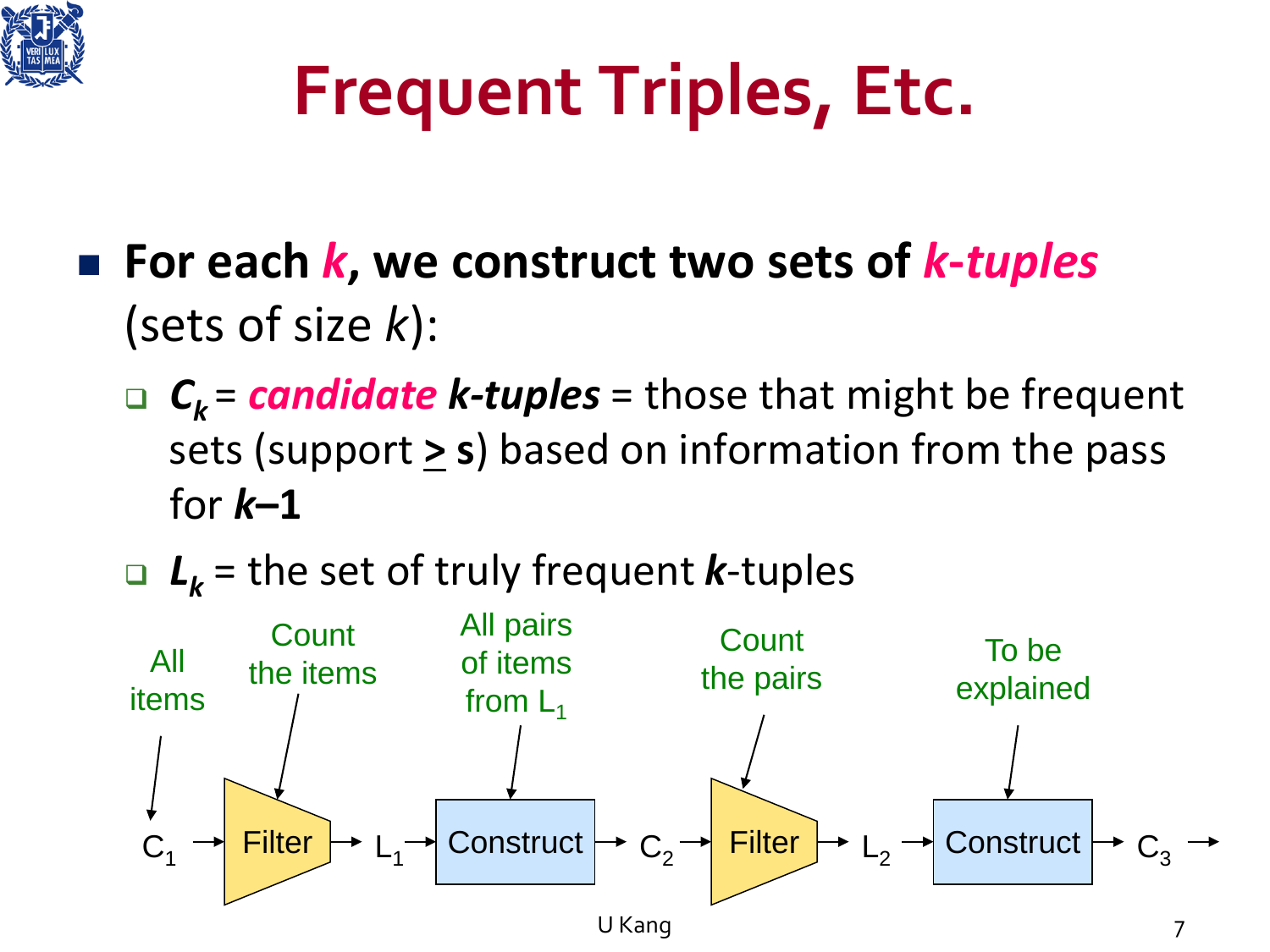

### **Example**

#### **Hypothetical steps of the A-Priori algorithm**

- $C_1 = \{ \{b\} \{c\} \{j\} \{m\} \{n\} \{p\} \}$
- $\Box$  Count the support of itemsets in C<sub>1</sub>
- **Prune non-frequent:**  $L_1 = \{ b, c, j, m \}$
- Generate C<sub>2</sub> = { {b,c} {b,j} {b,m} {c,j} {c,m} {j,m} }
- $\Box$  Count the support of itemsets in C<sub>2</sub>
- **p** Prune non-frequent:  $L_2 = \{ \{b,c\} \{b,m\} \{c,j\} \{c,m\} \}$
- Generate  $C_3 = \{ \{b,c,m\} \{b,c,j\} \{b,m,j\} \{c,m,j\} \}$
- $\Box$  Count the support of itemsets in C<sub>3</sub>
- **Prune non-frequent:**  $L_3 = \{ \{b,c,m\} \}$

**\*\*** Note here we generate new candidates by generating  $C_k$  from  $L_{k-1}$ . But one can be more careful with candidate generation. For example, in  $C_3$  we know  $\{b,m,j\}$ 

**\*\***

U Kang cannot be frequent since {m,j} is not frequent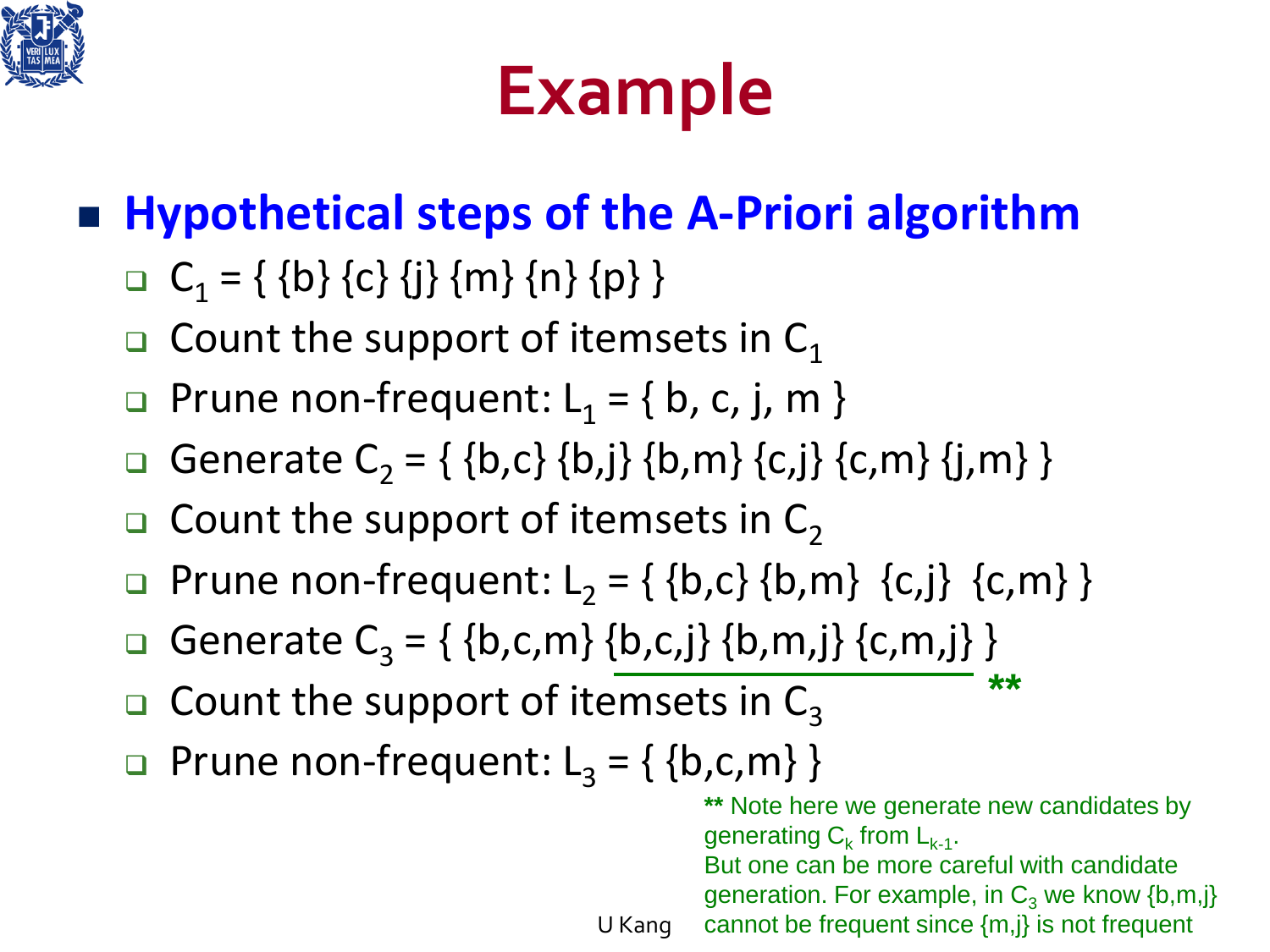

# Generating C<sub>2</sub> From L<sub>2</sub>

- Assume  $\{x1, x2, x3\}$  is frequent.
- **Then,**  $\{x1, x2\}$ **,**  $\{x1, x3\}$ **,**  $\{x2, x3\}$  **are frequent, too.**
- $\blacksquare$  => if any of {x1,x2}, {x1, x3}, {x2, x3} is NOT frequent, then  $\{x1, x2, x3\}$  is NOT frequent!

- So, to generate  $C_3$  from  $L_2$ ,
	- $\Box$  Find two frequent pairs in the form of  $\{a, b\}$ , and  $\{a, c\}$ 
		- This can be done efficiently if we sort  $L<sub>2</sub>$
	- $\Box$  Check whether {b,c} is also frequent
	- **If yes, include {a,b,c} to C**<sub>3</sub>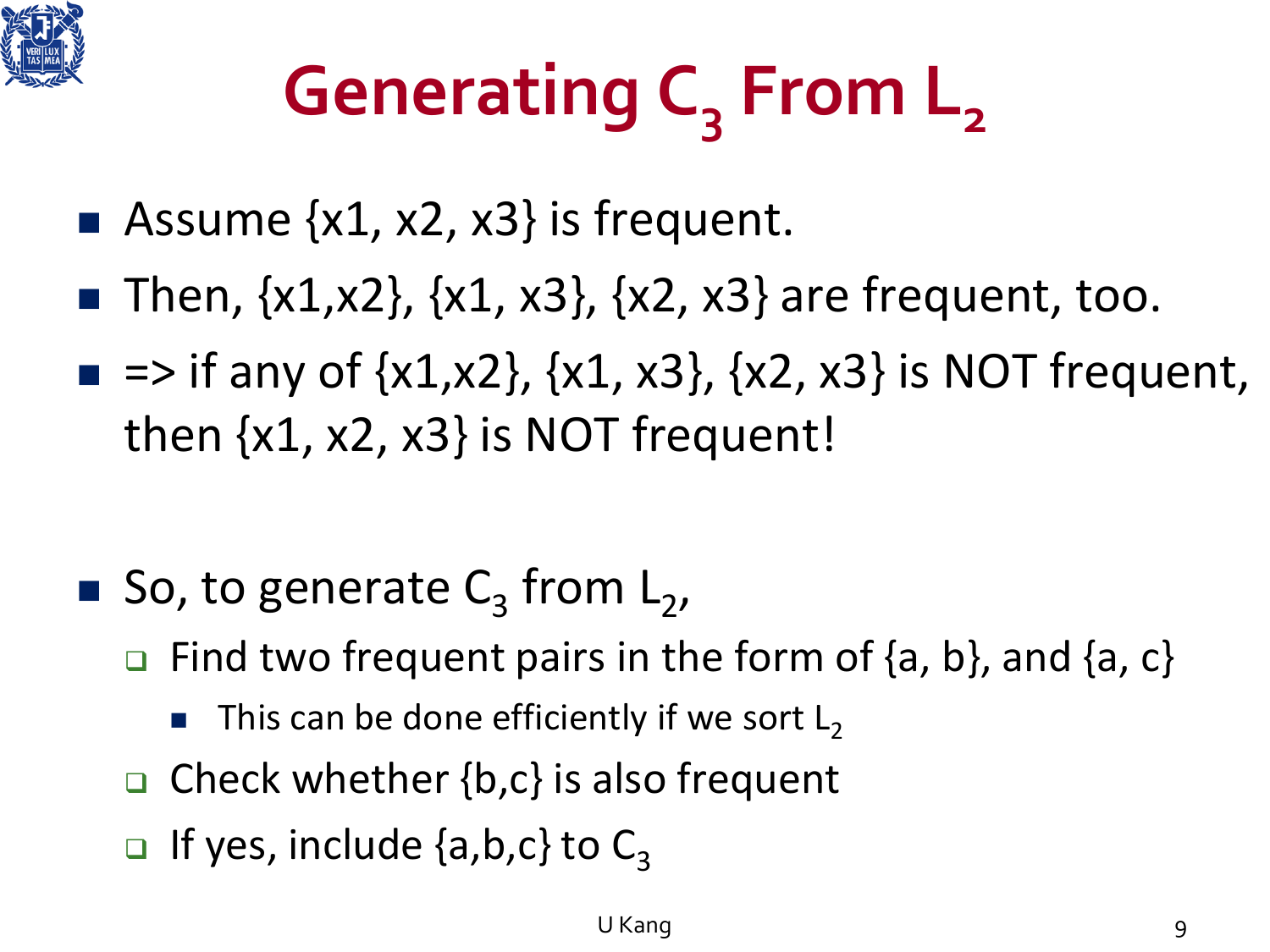# **A-Priori for All Frequent Itemsets**

- One pass for each *k* (itemset size)
- **Needs room in main memory to count** each candidate *k*–tuple
- For typical market-basket data and reasonable minimum support (e.g.,  $1\%$ ),  $k = 2$  requires the most memory

#### **Many possible extensions:**

- Association rules with intervals:
	- For example: Men over 60 have 2 cars
- □ Association rules when items are in a taxonomy
	- Bread, Butter  $\rightarrow$  FruitJam
	- BakedGoods, MilkProduct  $\rightarrow$  PreservedGoods
- Lower the min. support *s* as itemset gets bigger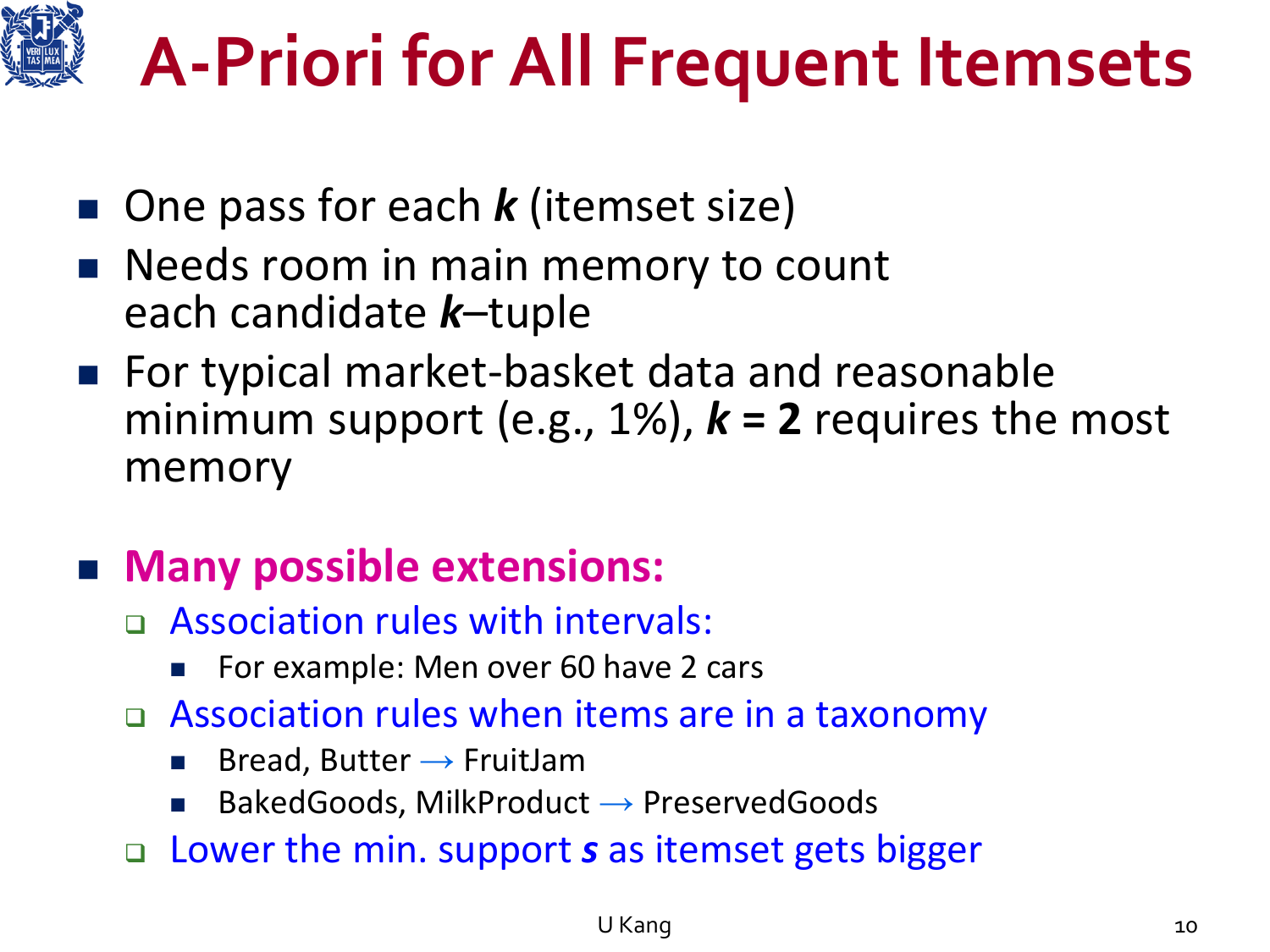

#### **Outline**

- A-Priori Algorithm
- **D PCY Algorithm** 
	- $\Box$  Frequent Itemsets in  $\leq$  2 Passes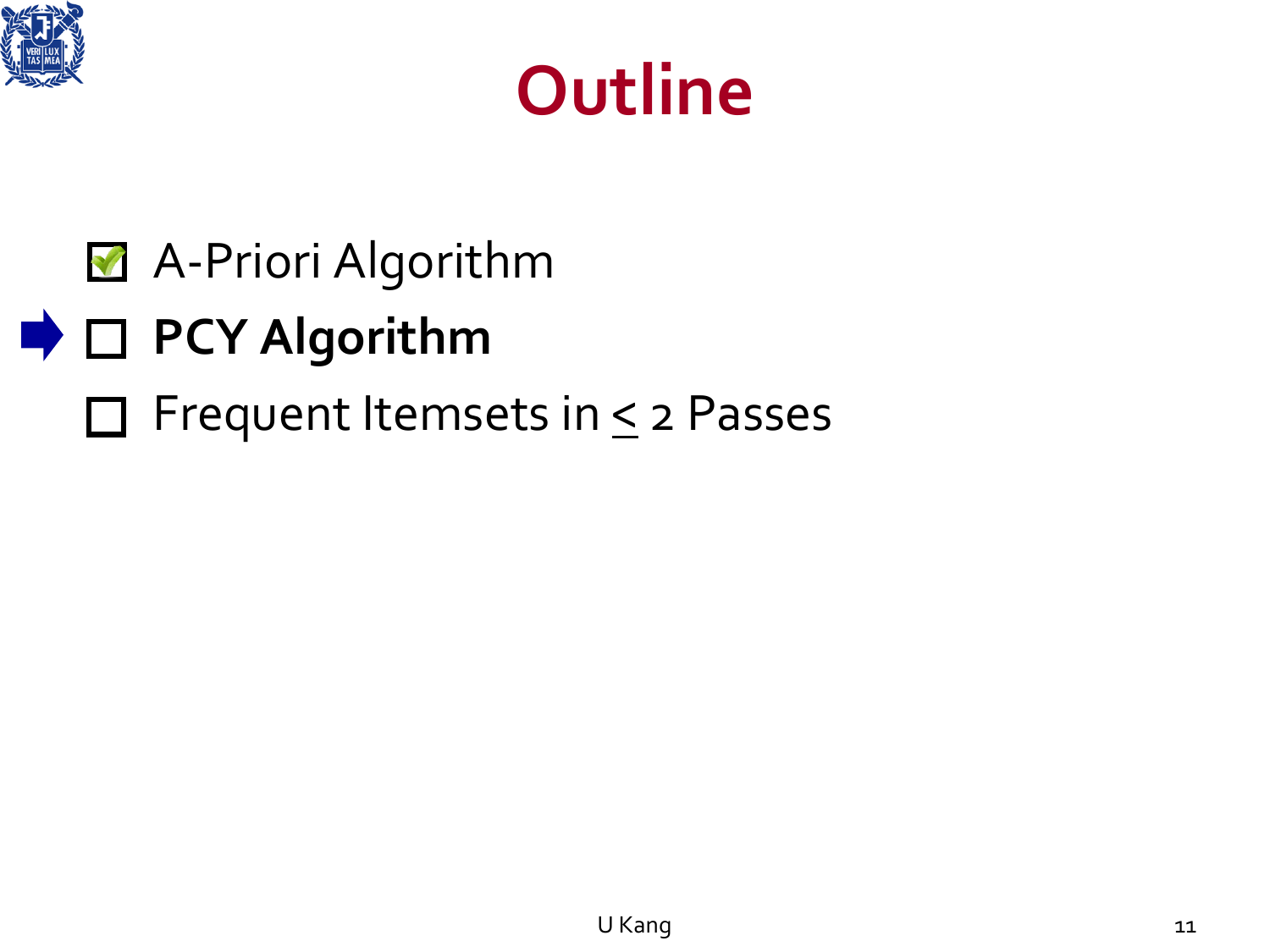

## **PCY (Park-Chen-Yu) Algorithm**

#### **Observation:**

- In pass 1 of A-Priori, most memory is idle
- □ We store only individual item counts
- **Can we use the idle memory to reduce memory required in pass 2?**
- **Pass 1 of PCY:** In addition to item counts, maintain a hash table with as many buckets as fit in memory
	- Keep a **count** for each bucket into which **pairs** of items are hashed
		- **For each bucket just keep the count, not the actual pairs that hash to the bucket!**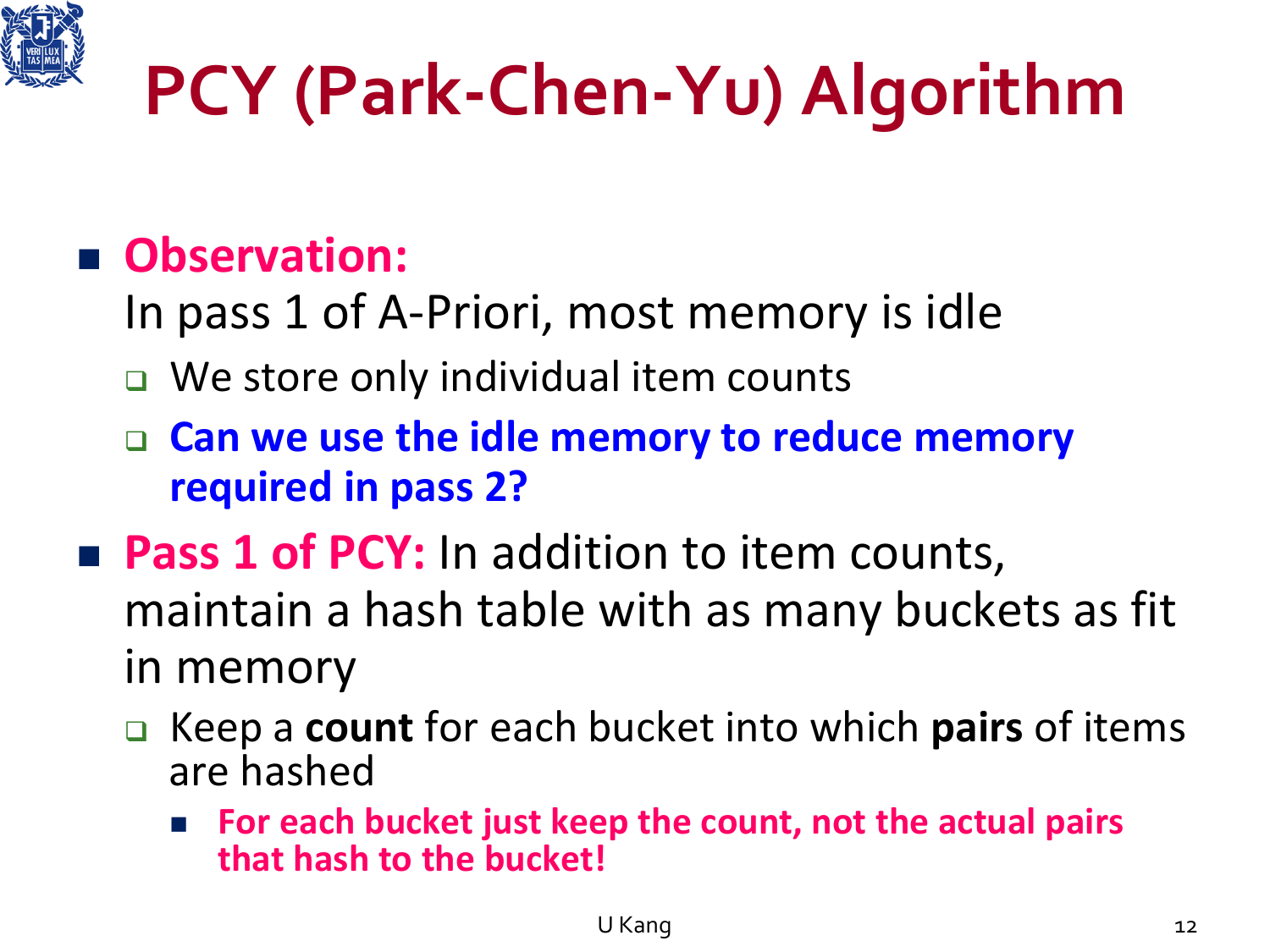

## **PCY Algorithm – First Pass**

```
FOR (each basket) :
      FOR (each item in the basket) :
           add 1 to item's count;
      FOR (each pair of items) :
           hash the pair to a bucket;
           add 1 to the count for that bucket;
New 
in 
PCY
```
#### ■ Few things to note:

- $\Box$  Pairs of items need to be generated from the input file; they are not present in the file
- $\Box$  We are not just interested in the presence of a pair, but we need to see whether it is present at least *s* (support) times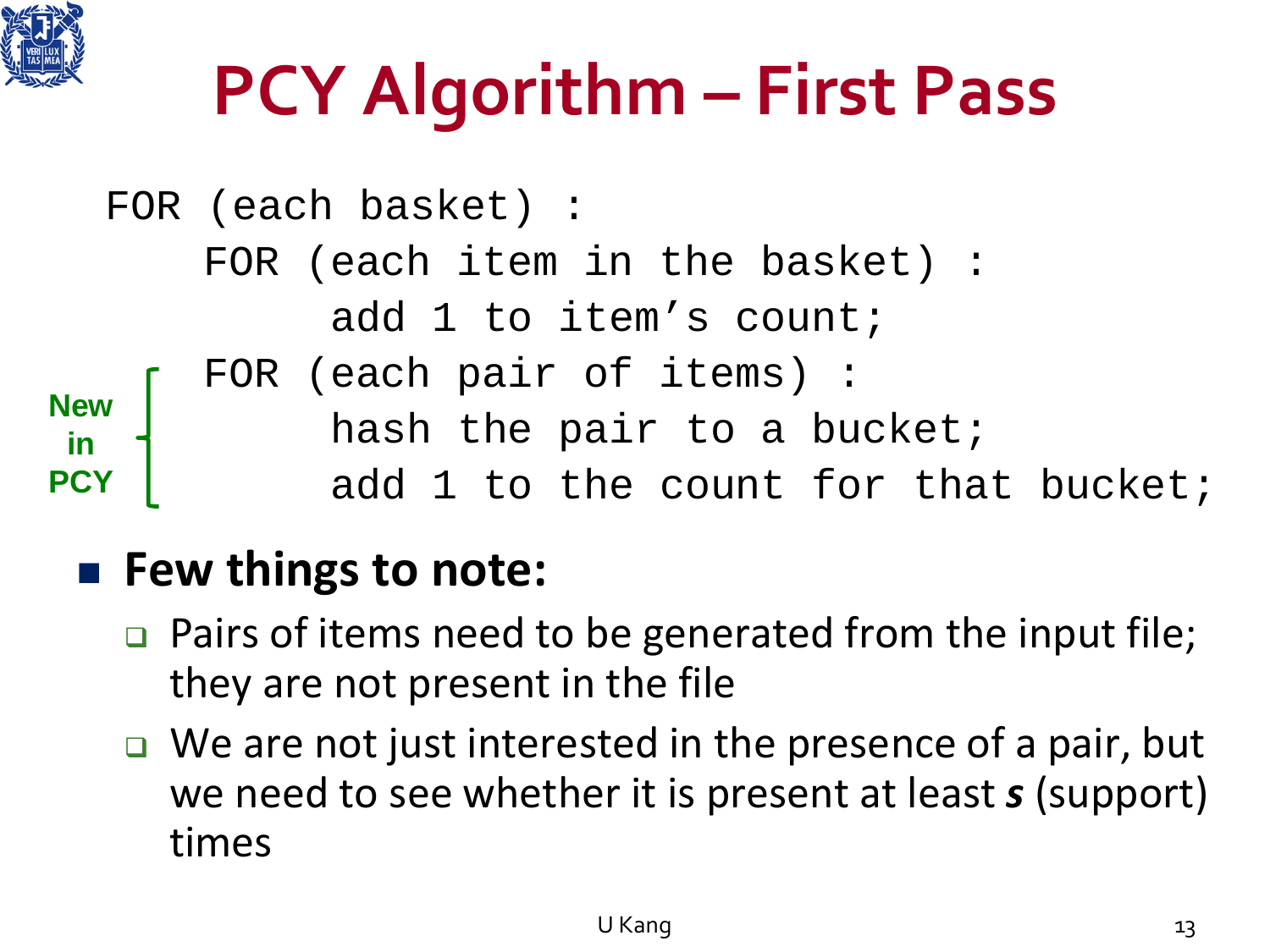

#### **Example**

#### **Assume min. support = 10**

- **D** Sup $(1,2) = 10$
- $\Box$  Sup(3,5) = 10
- **D** Sup $(2,3) = 5$
- **D** Sup $(1,5) = 4$
- □ Sup $(1,6) = 7$
- **a** Sup(4,5) = 8  $\left\{ \begin{array}{c} (1,2) \{3,5\} \end{array} \right\}$



Note that {2,3}, and {1,5} cannot be frequent itemsets. (Why?)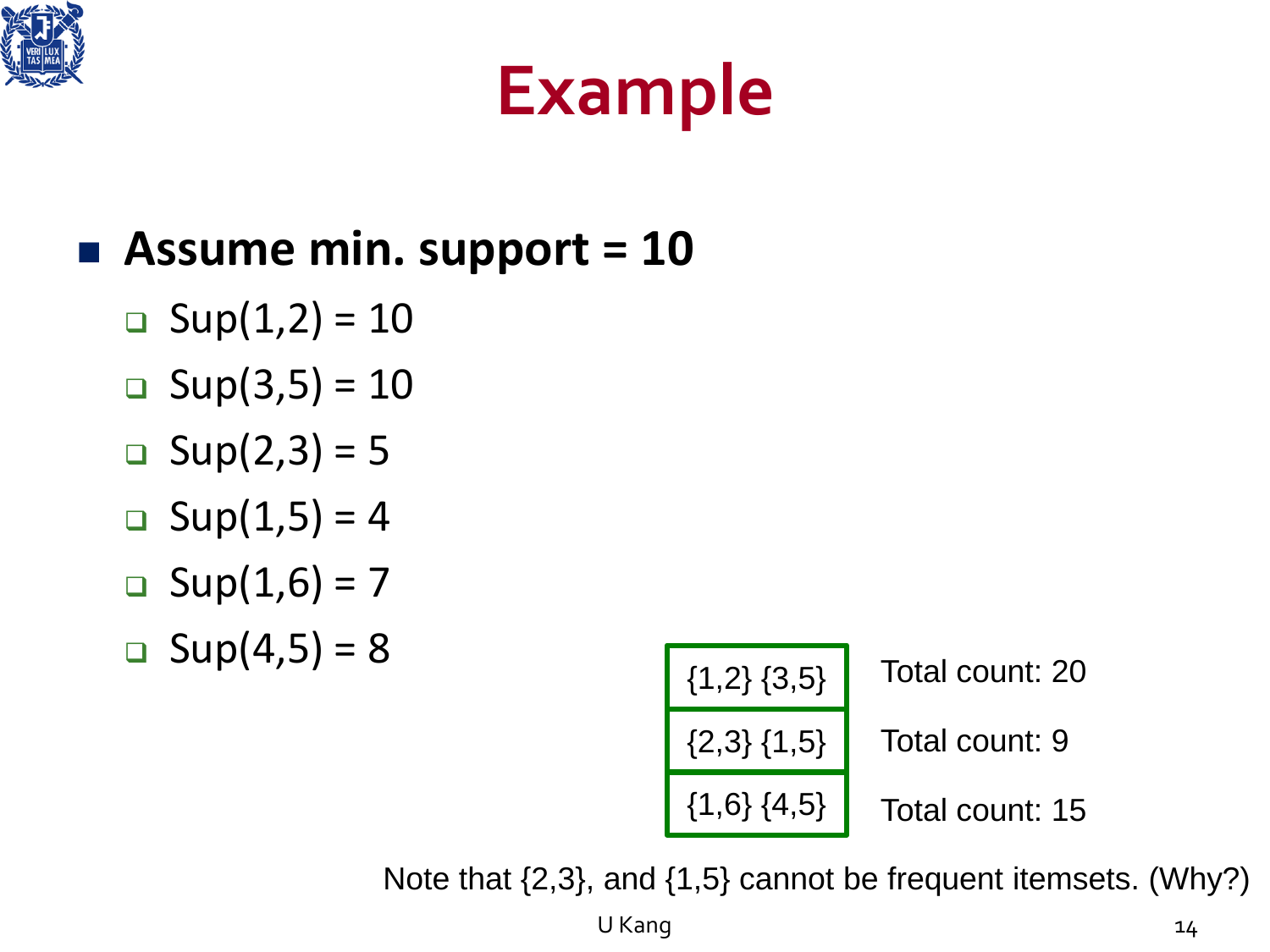

#### **Observations about Buckets**

- Observation: If a bucket contains a frequent pair, then **the bucket is surely frequent**
- **However, even without any frequent pair,** a bucket can still be frequent  $\odot$ 
	- $\Box$  So, we cannot use the hash to eliminate any member (pair) of a "frequent" bucket
- But, for a bucket with total count less than *s*, **none of its pairs can be frequent** 
	- $\Box$  Pairs that hash to this bucket can be eliminated as candidates (even if the pair consists of 2 frequent items)
		- E.g., even though {A}, {B} are frequent, count of the bucket containing  ${A,B}$  might be < s

#### **Pass 2:**

Only count pairs that hash to frequent buckets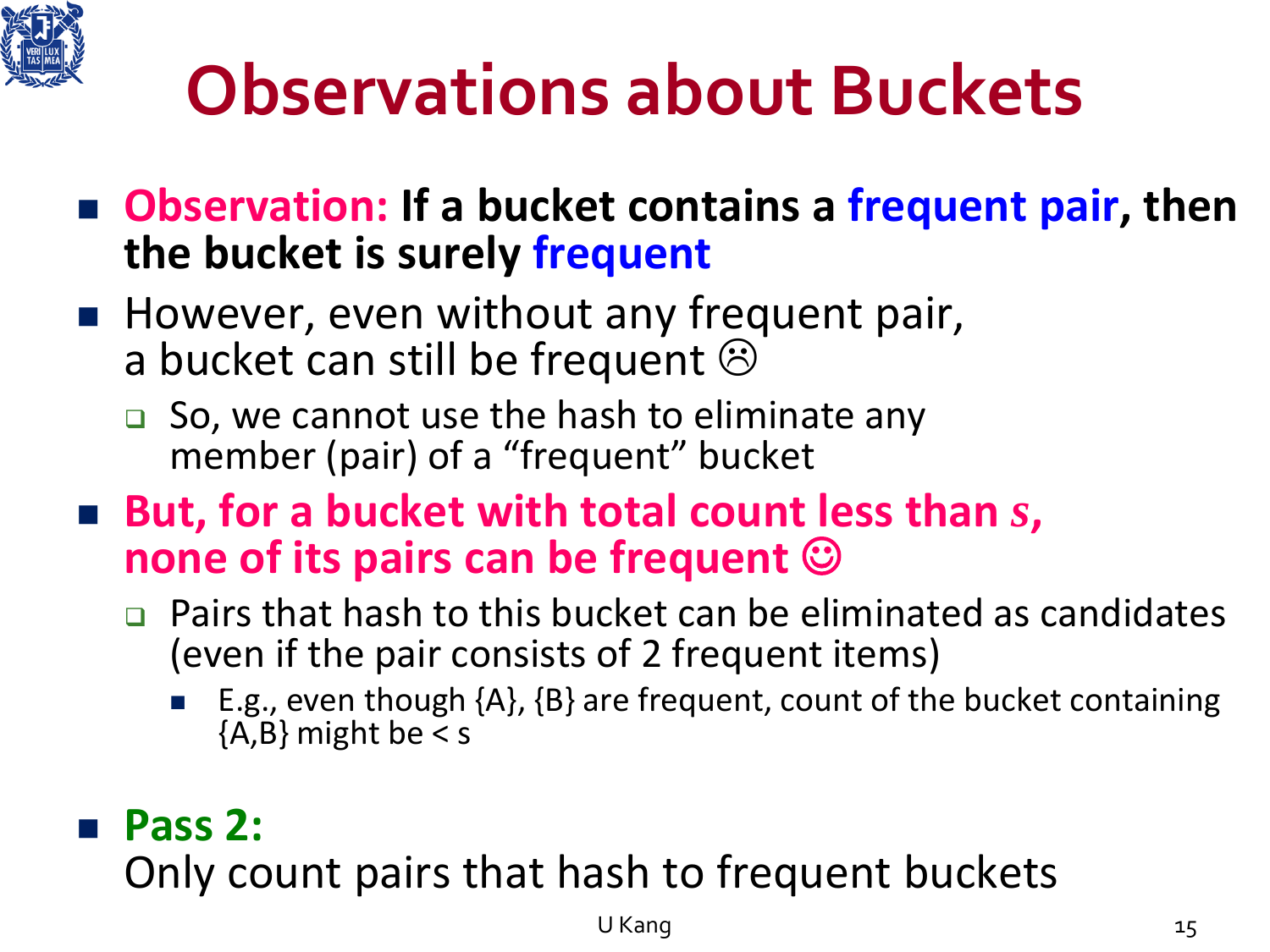

- **Replace the buckets by a bit-vector:**
	- **1** means the bucket count exceeded the support *s* (call it a **frequent bucket**); **0** means it did not
- 4-byte integer counts are replaced by bits, **so the bit-vector requires 1/32 of memory**
- Also, decide which items are frequent and list them for the second pass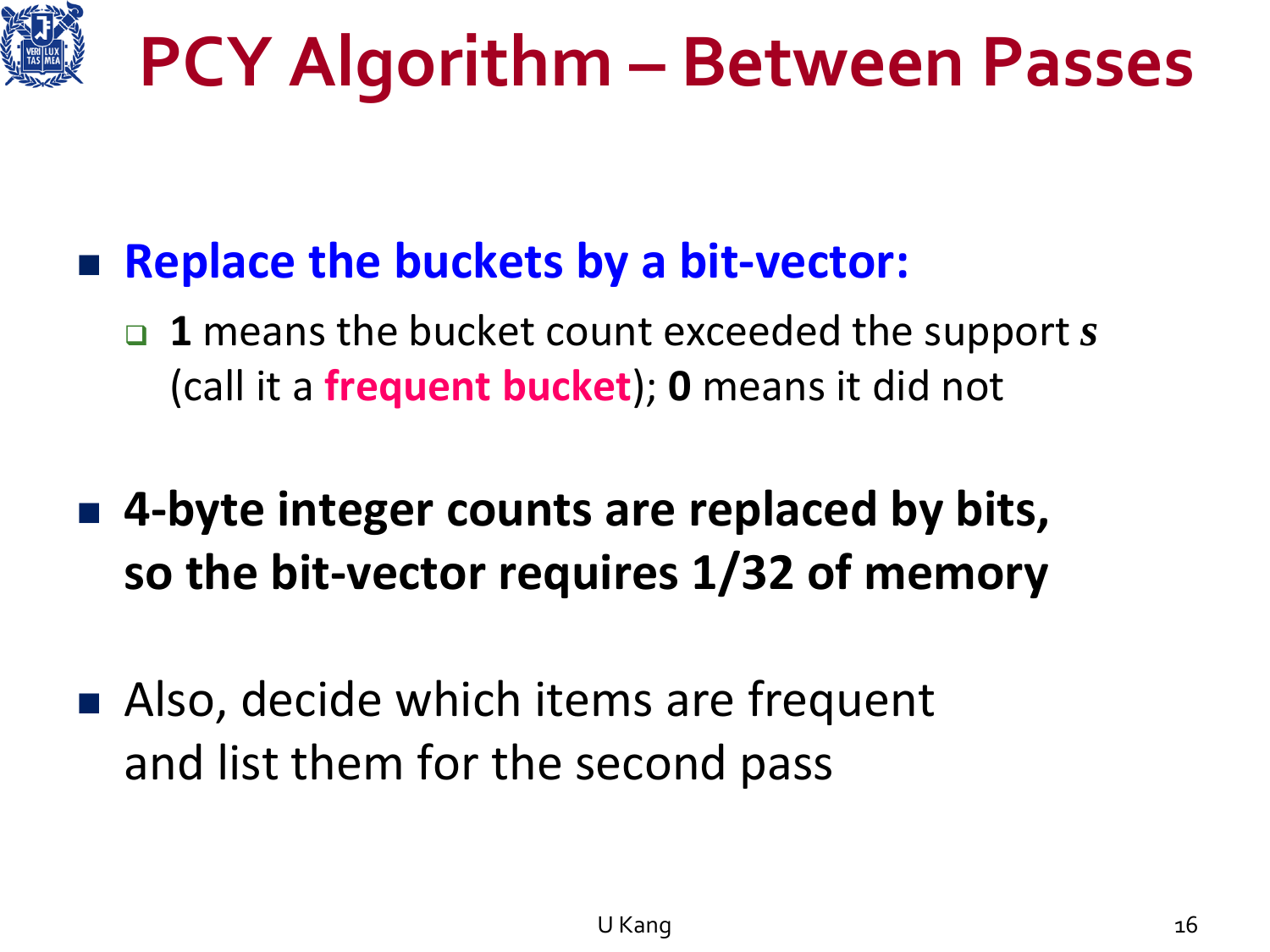

## **PCY Algorithm – Pass 2**

- Count all pairs *{i, j}* that meet the conditions for being a **candidate pair**:
	- **1.** Both *i* and *j* are frequent items
	- **2.** The pair *{i, j}* hashes to a bucket whose bit in the bit vector is **1** (i.e., a **frequent bucket**)
	- **Both conditions are necessary for the pair to have a chance of being frequent**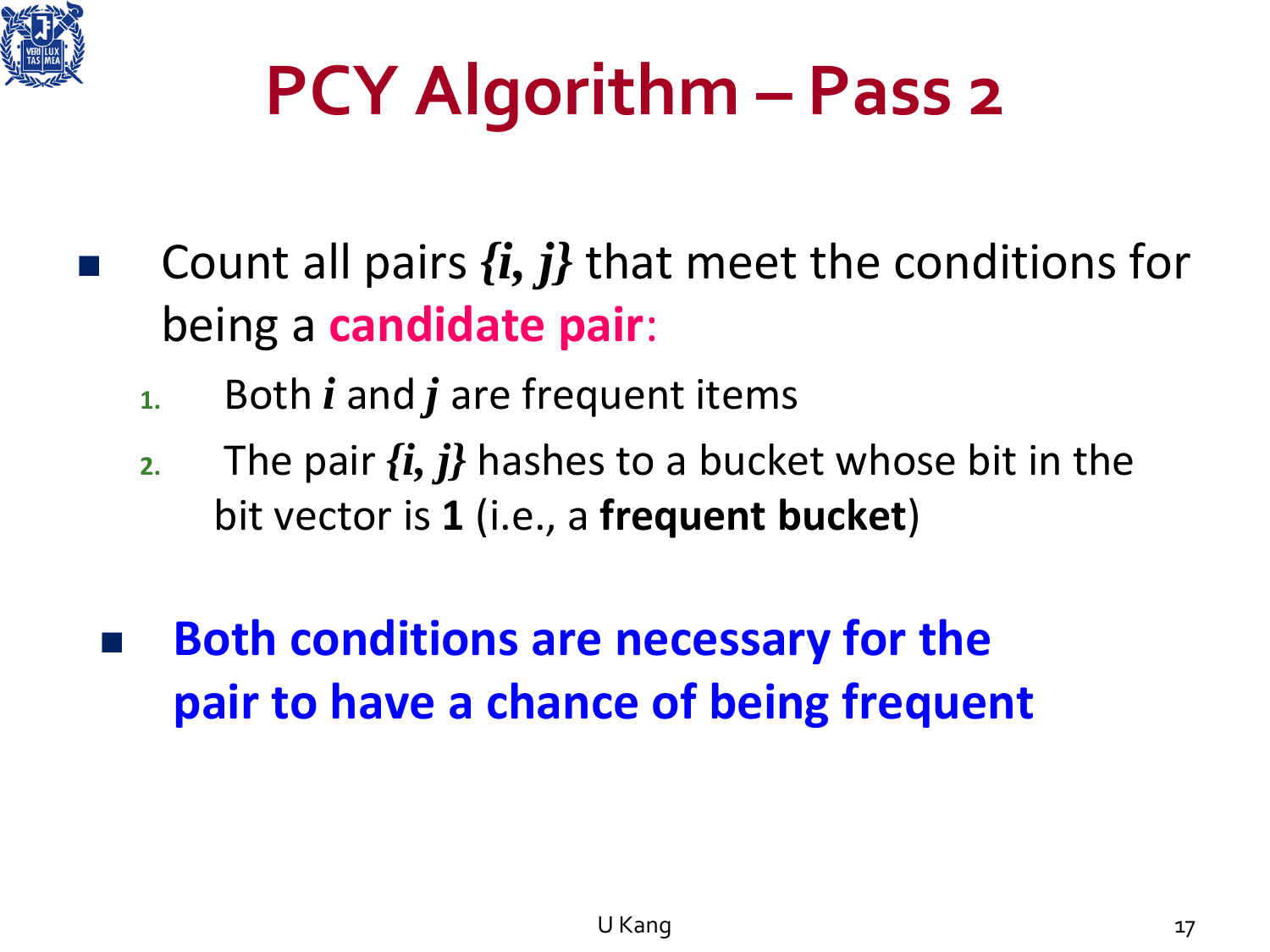

#### **Main-Memory: Picture of PCY**

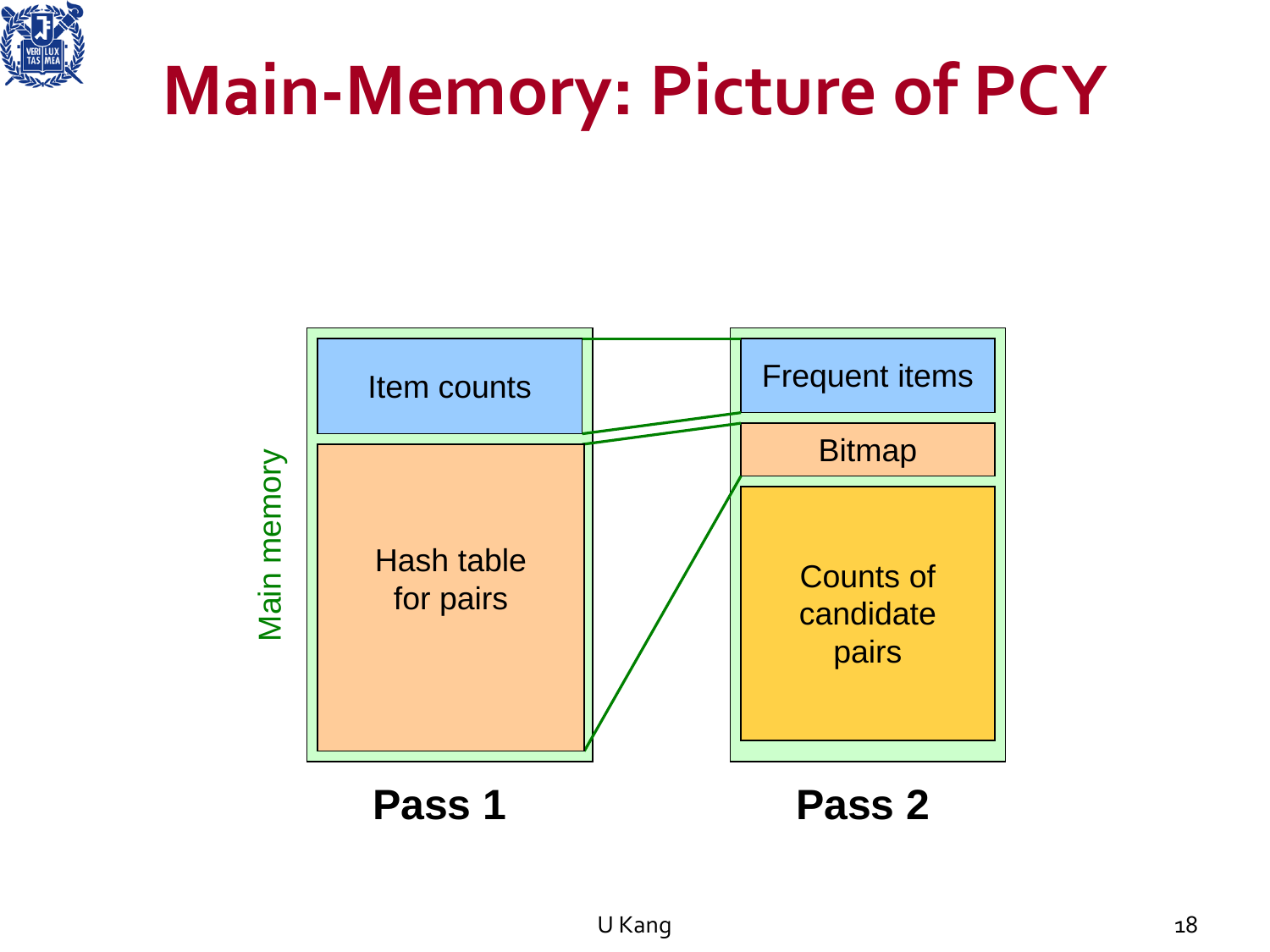

### **Main-Memory Details**

- **Buckets require a few bytes each:**
	- **Note:** we do not have to count past *s*
		- If s < 256, then we need at most 1 byte for a bucket
	- #buckets is *O(main-memory size)*
		- Large number of buckets helps. (How?)
		- $\blacksquare$  => decreases false positive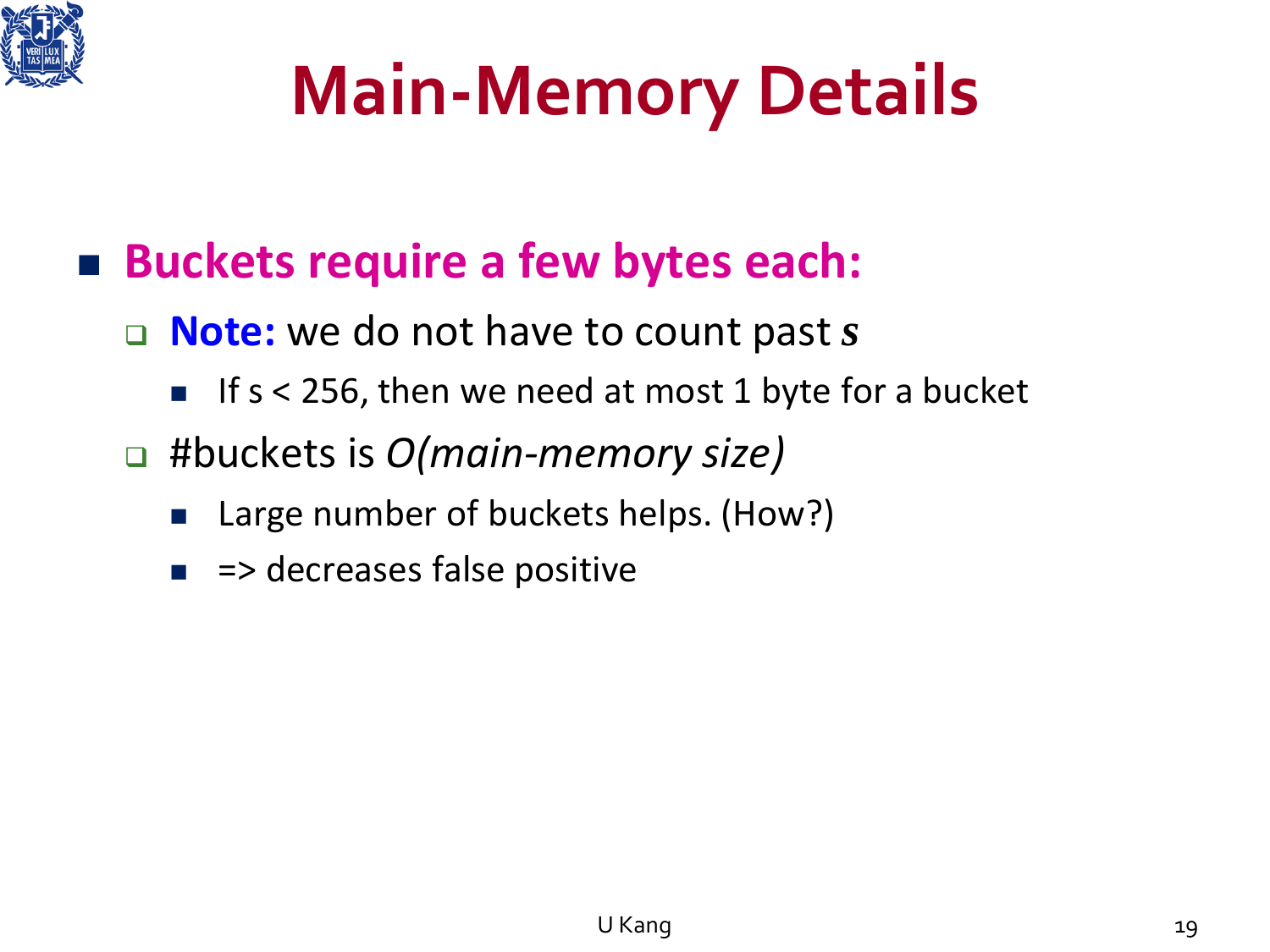# **Refinement: Multistage Algorithm**

#### **Limit the number of candidates to be counted**

- **Remember:** Memory is the bottleneck
- □ We only want to count/keep track of the ones that are frequent
- **Key idea:** After Pass 1 of PCY, rehash only those pairs that **qualify** for Pass 2 of PCY
	- *i* and *j* are frequent, and
	- *{i, j}* hashes to a frequent bucket from **Pass 1**
- On middle pass, fewer pairs contribute to buckets, so fewer *false positives*

#### U Kang 2022 and 2022 and 2022 and 2022 and 2022 and 2022 and 2023 and 2022 and 20 **Requires 3 passes over the data**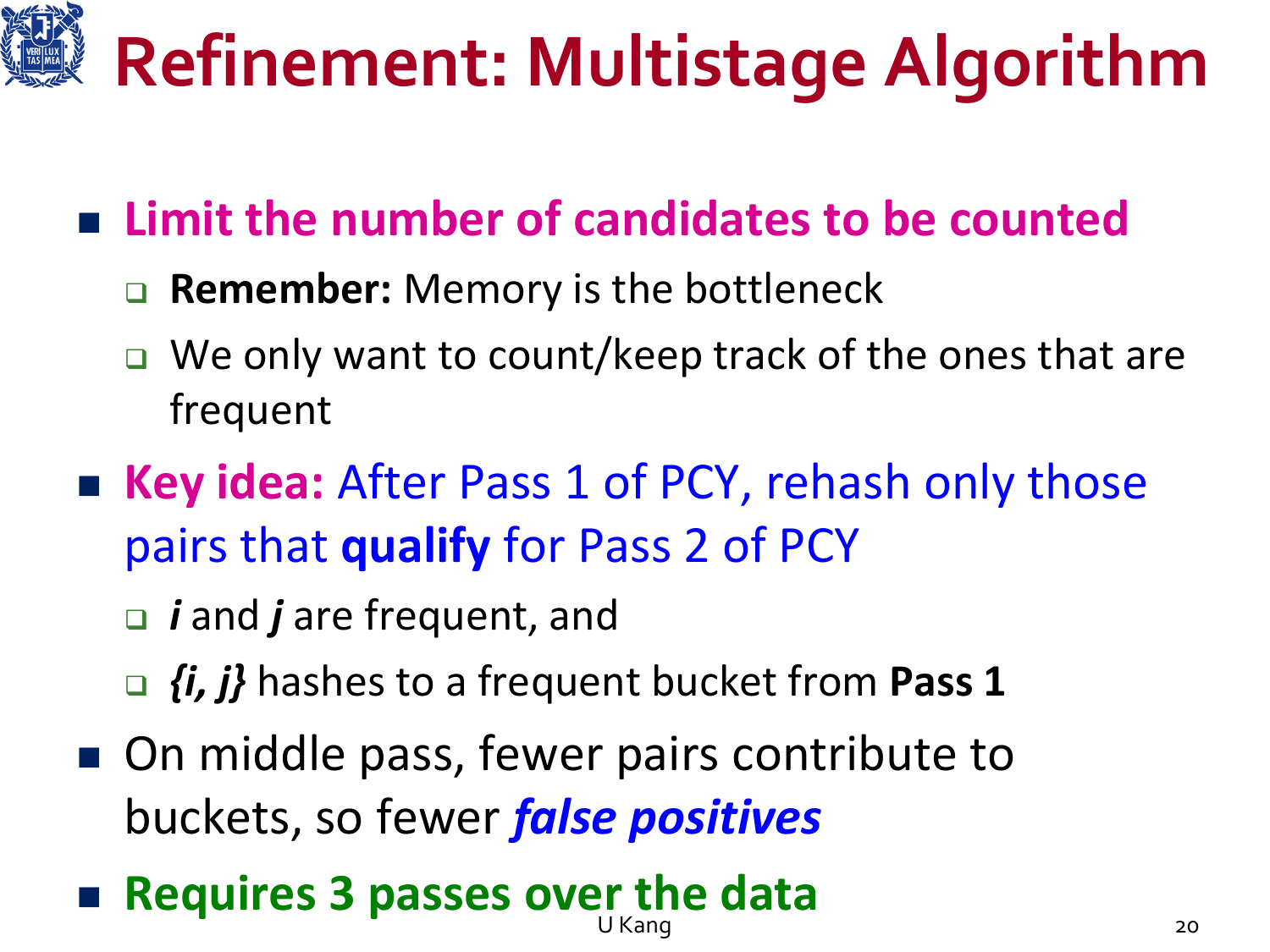

## **Main-Memory: Multistage**



U Kang 21

freq. bucket in B2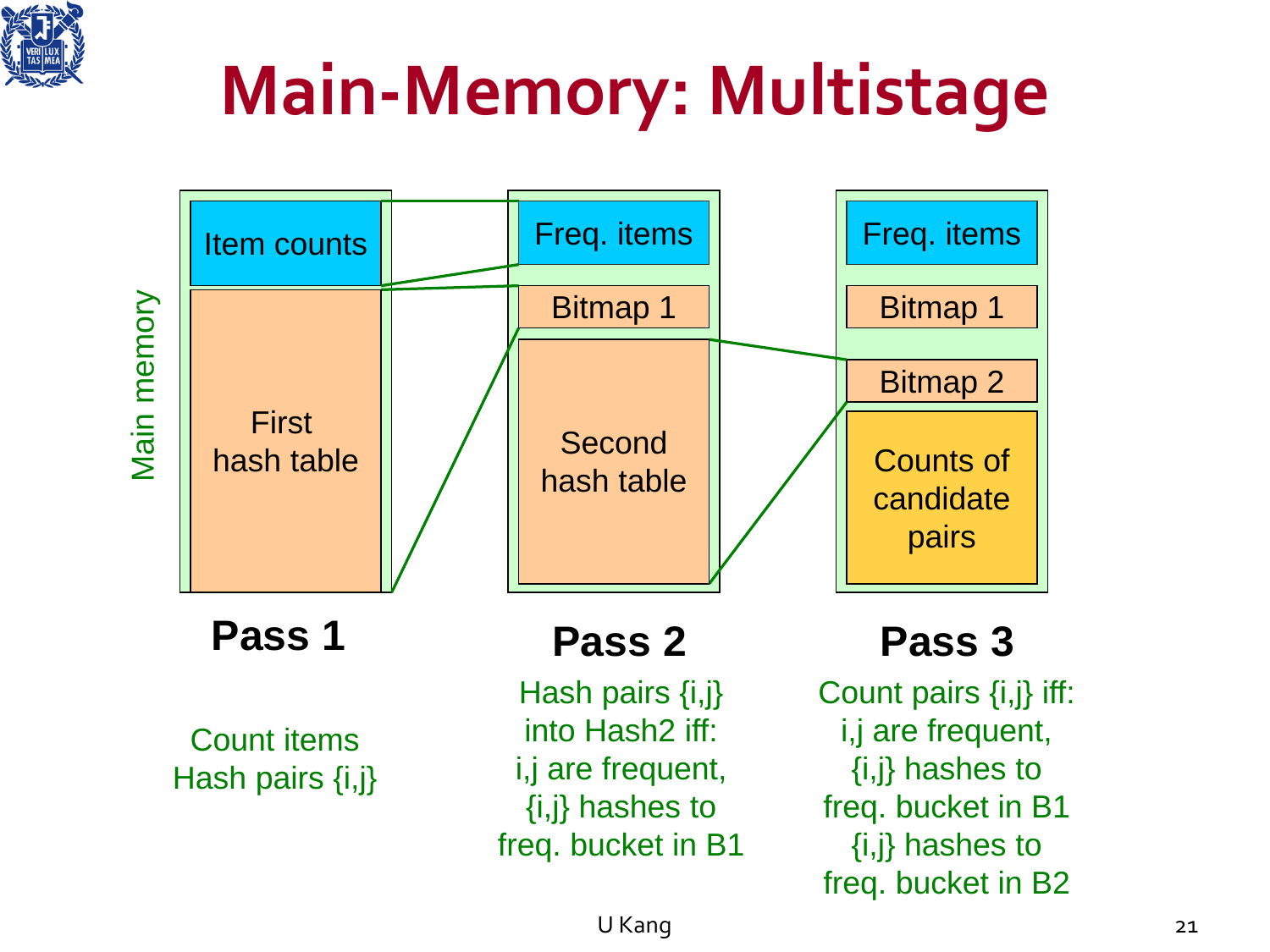

## **Multistage – Pass 3**

- **Count only those pairs**  $\{i, j\}$  **that satisfy these candidate pair conditions:**
	- **1.** Both *i* and *j* are frequent items
	- **2.** Using the first hash function, the pair hashes to a bucket whose bit in the first bit-vector is **1**
	- **3.** Using the second hash function, the pair hashes to a bucket whose bit in the second bit-vector is **1**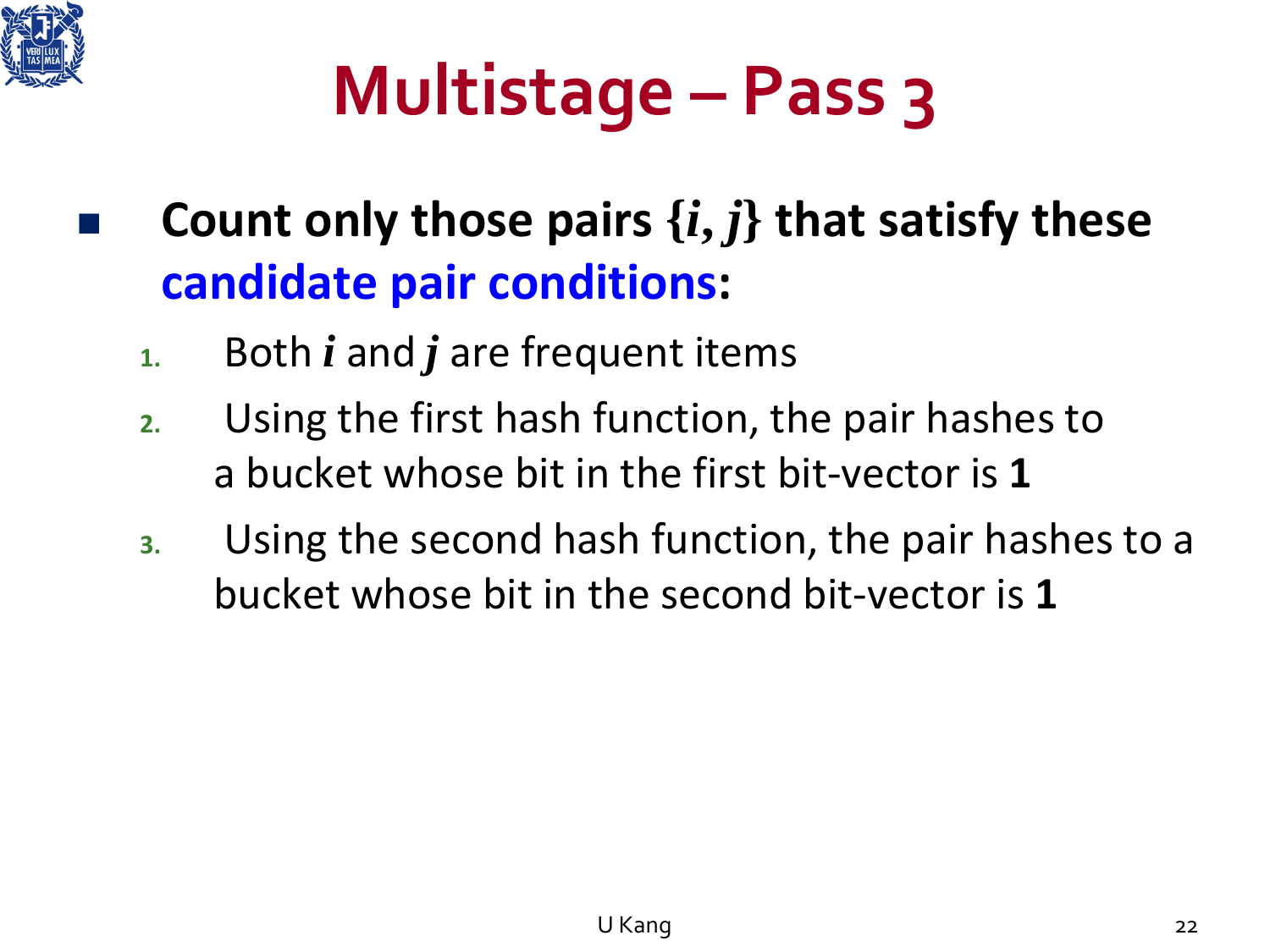

#### **Important Points**

- **1. The two hash functions have to be independent**
- **2. We need to check both hashes on the third pass**
	- If not, we may end up counting pairs of items that hashed first to an infrequent bucket but happened to hash second to a frequent bucket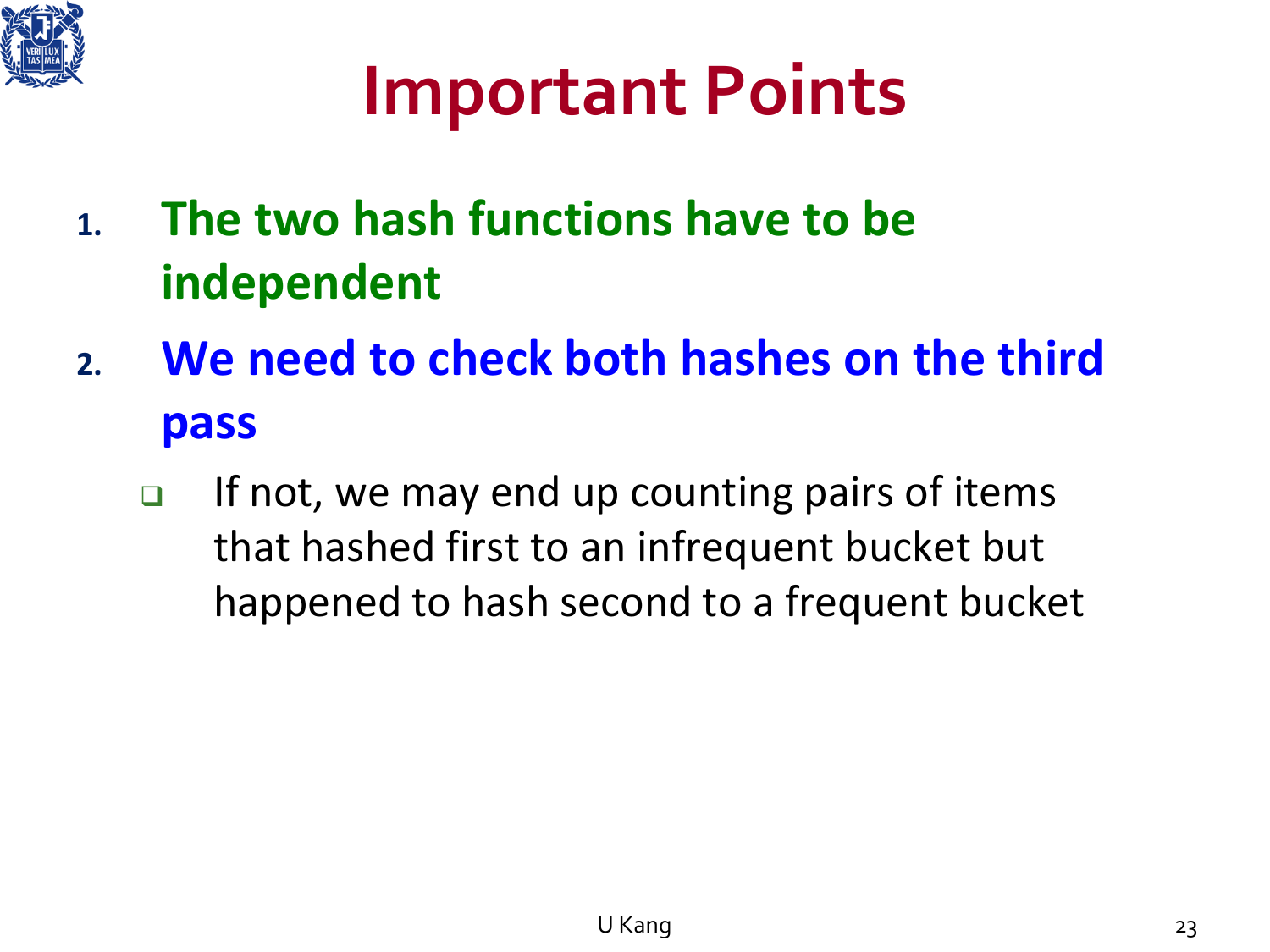

#### **Refinement: Multihash**

- Key idea: Use several independent hash tables on the first pass
- **Risk:** Halving the number of buckets doubles the average count
	- □ We have to be sure most buckets will still not reach count *s*
- $\blacksquare$  If so, we can get a benefit like multistage, but in only 2 passes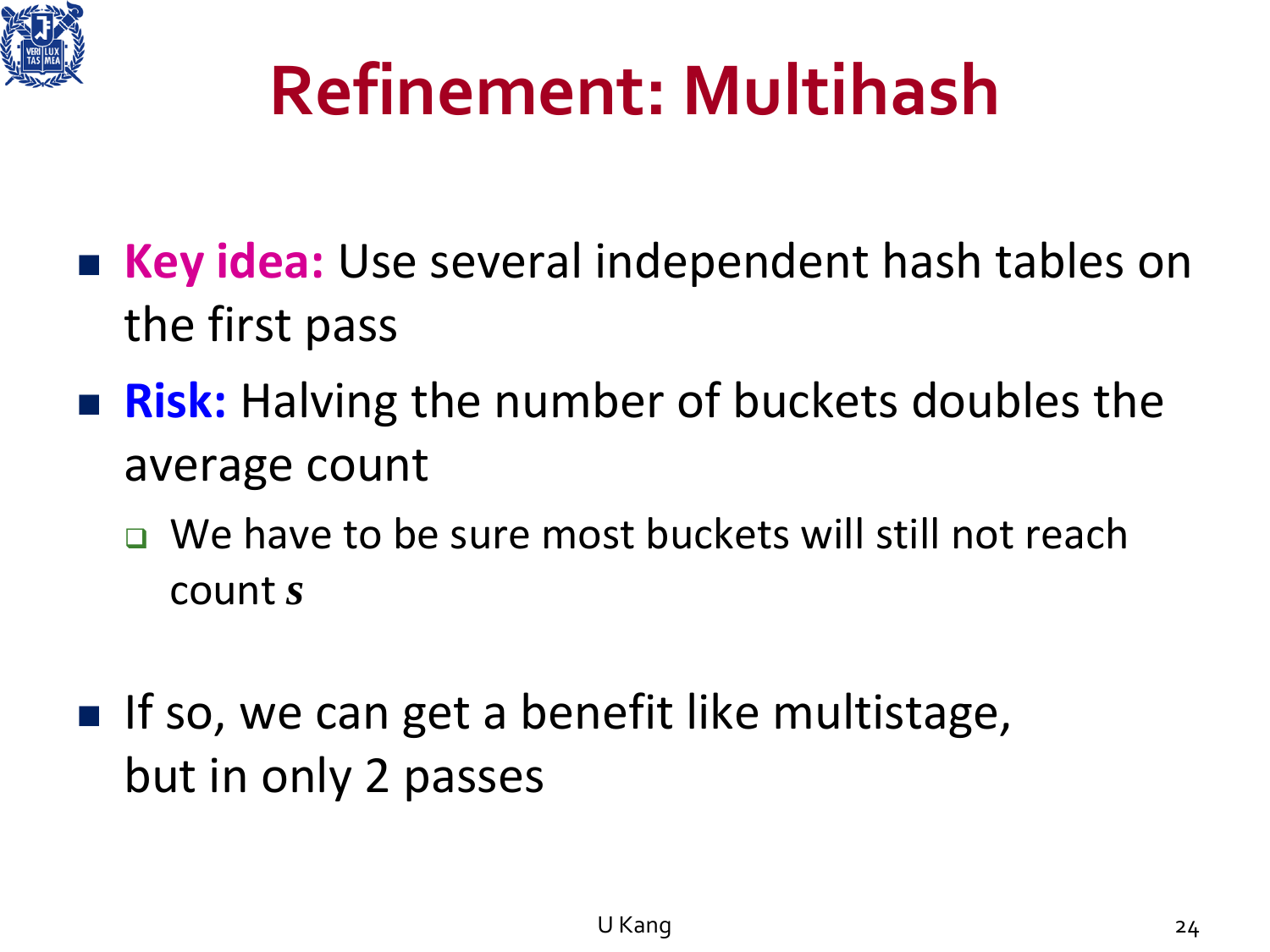

#### **Main-Memory: Multihash**

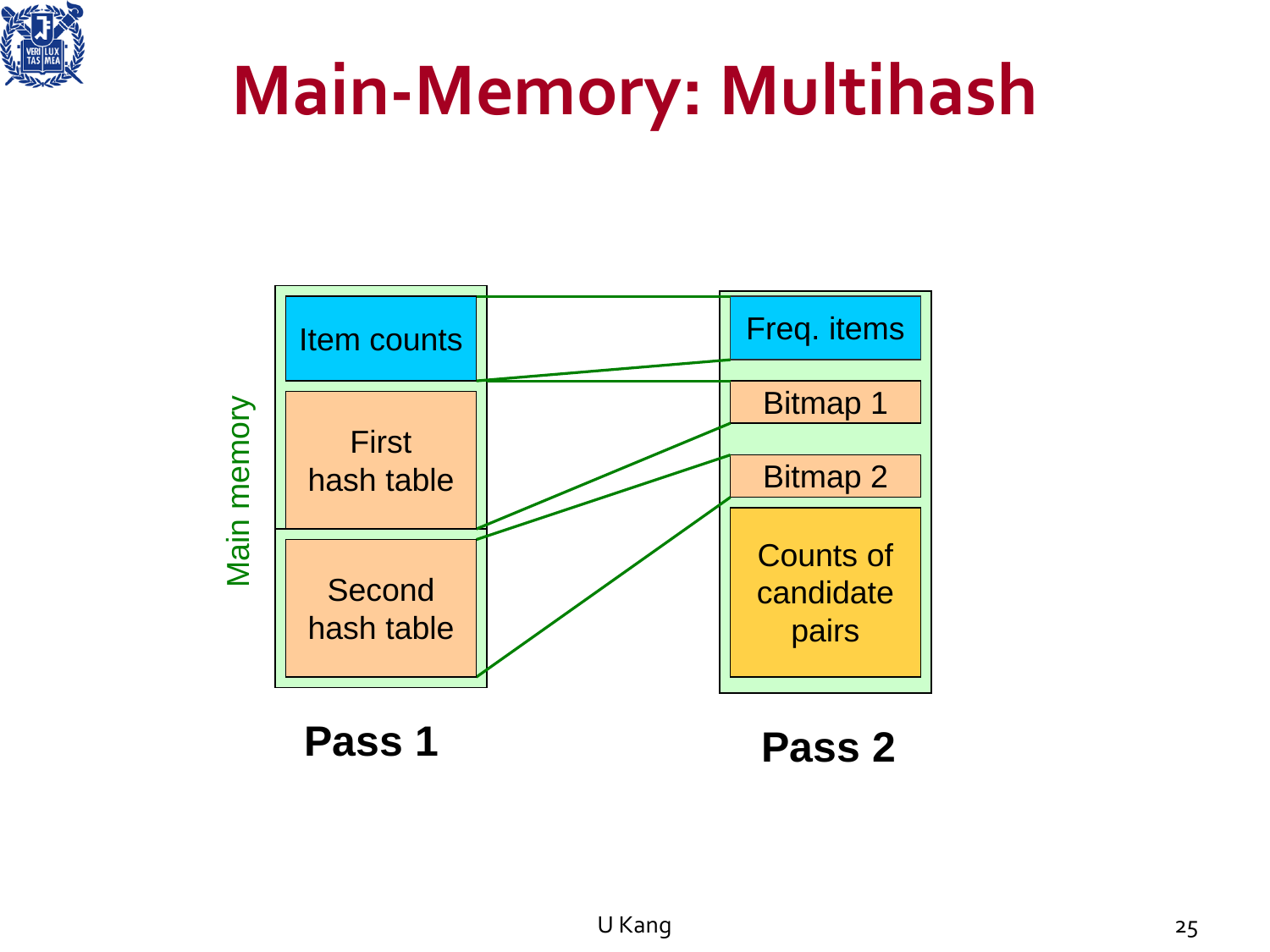

#### **PCY: Extensions**

- **Either multistage** or **multihash** can use more than two hash functions
- In **multistage**, there is a point of diminishing returns, since the bit-vectors eventually consume all of main memory
	- $\Box$  If we spend too much space for bit-vectors, then we run out of space for candidate pairs
- **For multihash, the bit-vectors occupy exactly what** one PCY bitmap does, but too many hash functions make all counts **>** *s*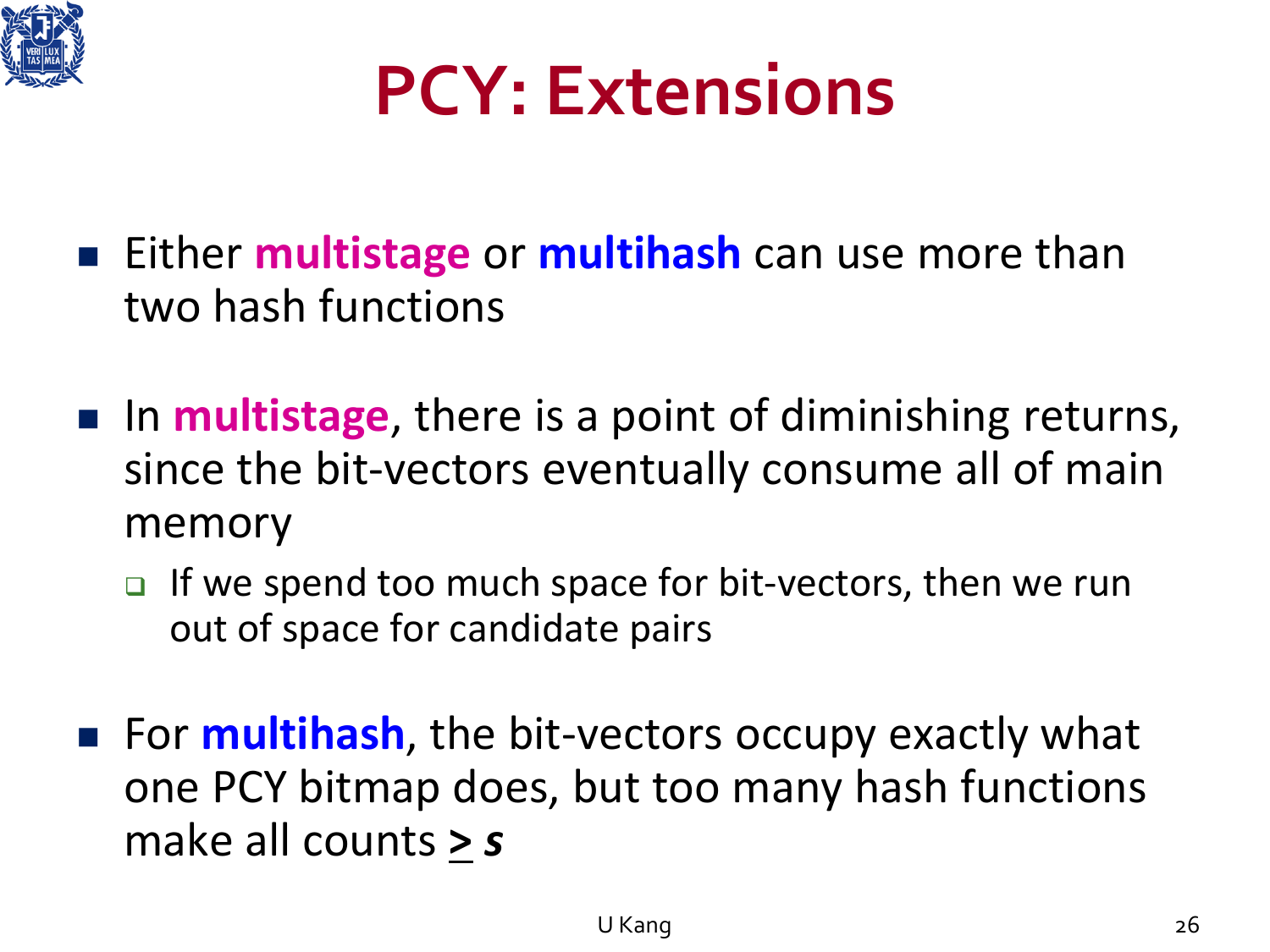

#### **Outline**

- **A**-Priori Algorithm
- **PCY Algorithm**
- **■** □ Frequent Itemsets in  $\leq$  2 Passes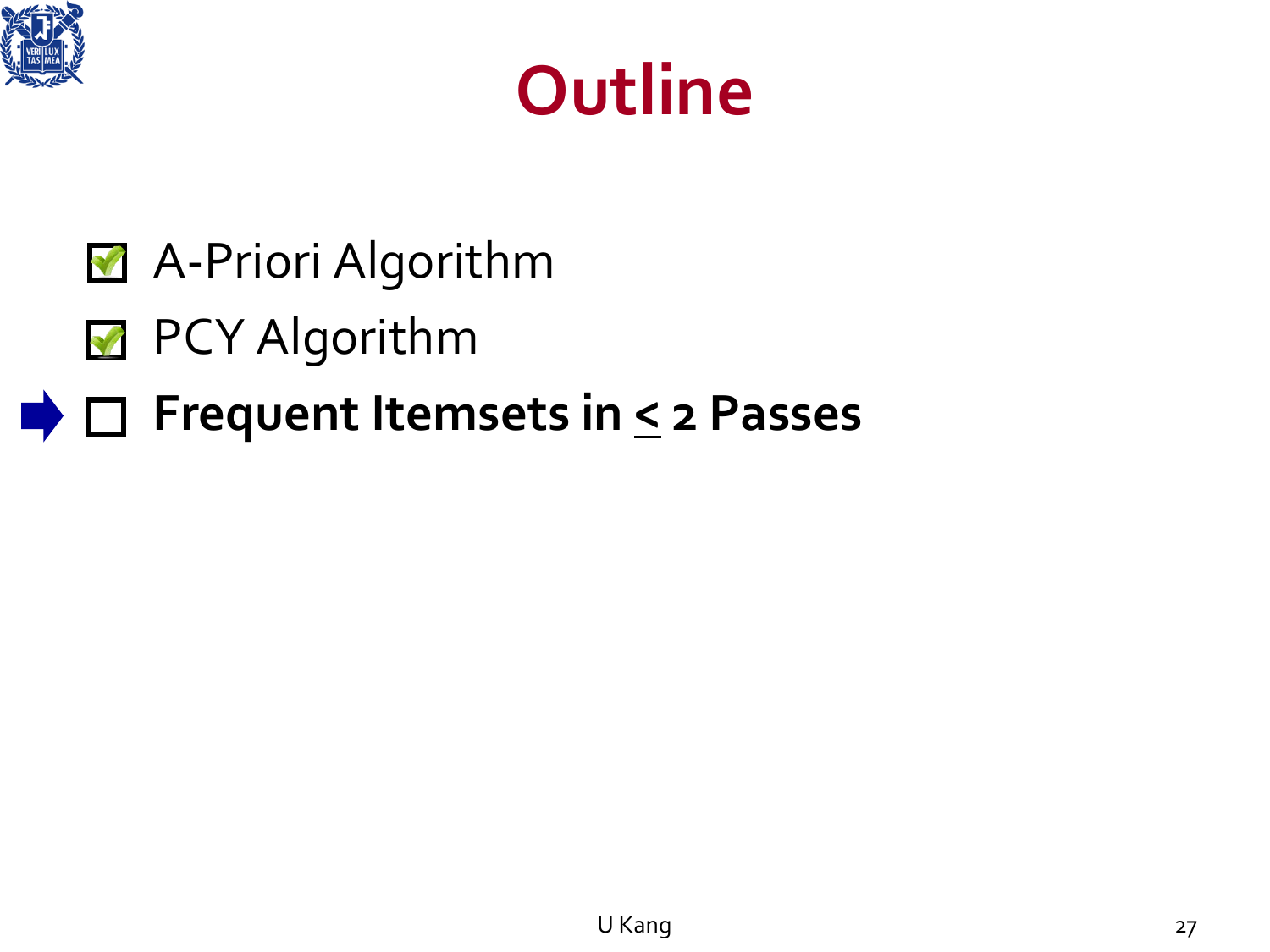

#### **Frequent Itemsets in < 2 Passes**

- A-Priori, PCY, etc., take *k* passes to find frequent itemsets of size *k*
- **Can we use fewer passes?**
- Method that uses 2 or fewer passes for all sizes:
	- **□** Random sampling
	- **□ SON (Savasere, Omiecinski, and Navathe)**
	- Toivonen (see textbook)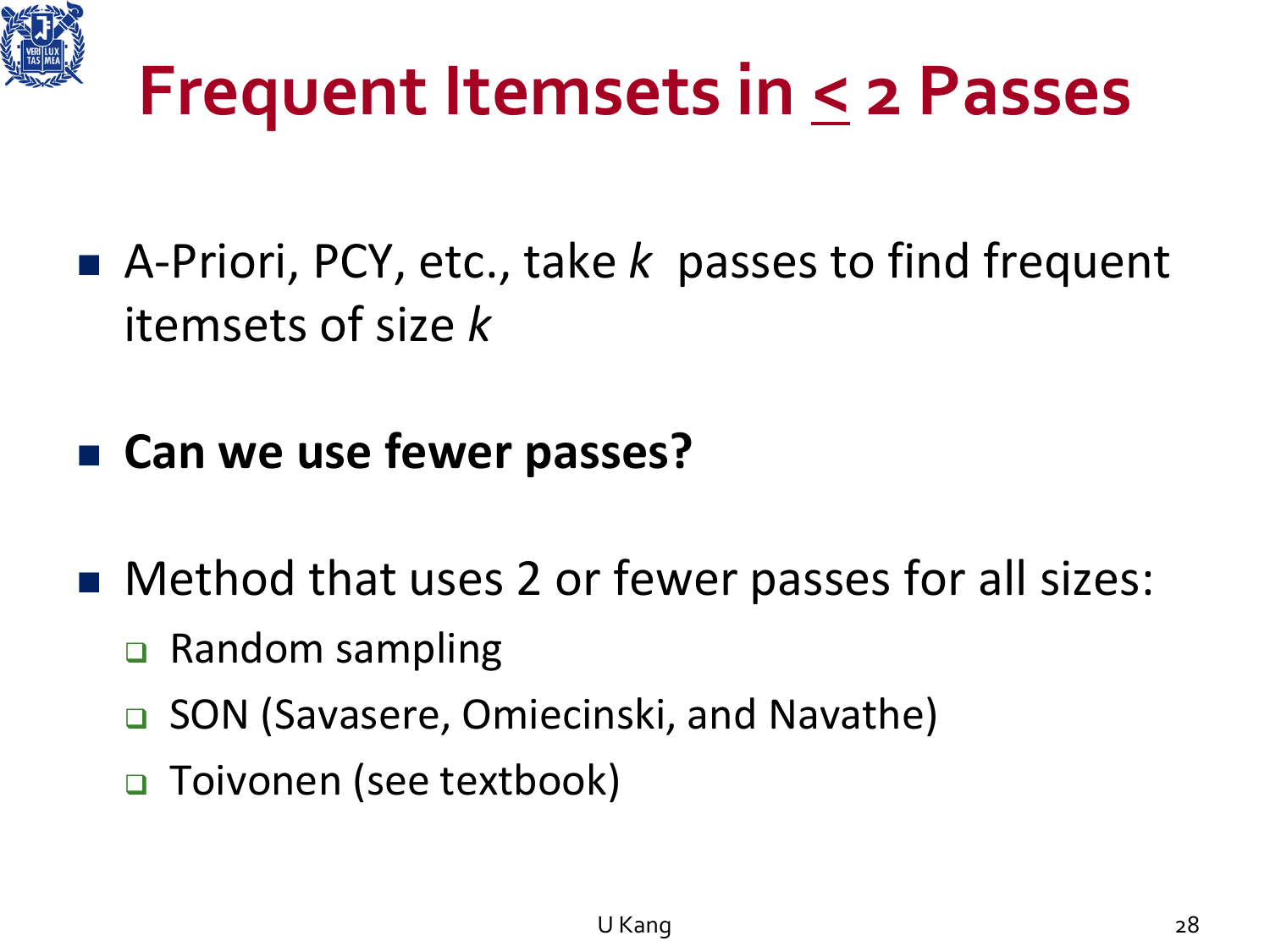

## **Random Sampling (1)**

- Take a random sample of the market baskets
- Run a-priori or one of its improvements in main memory
	- □ So we don't pay for disk I/O each time we increase the size of itemsets
	- Reduce min. support proportionally to match the sample size

| memory | Copy of<br>sample<br>baskets |
|--------|------------------------------|
| lain   | Space<br>for<br>counts       |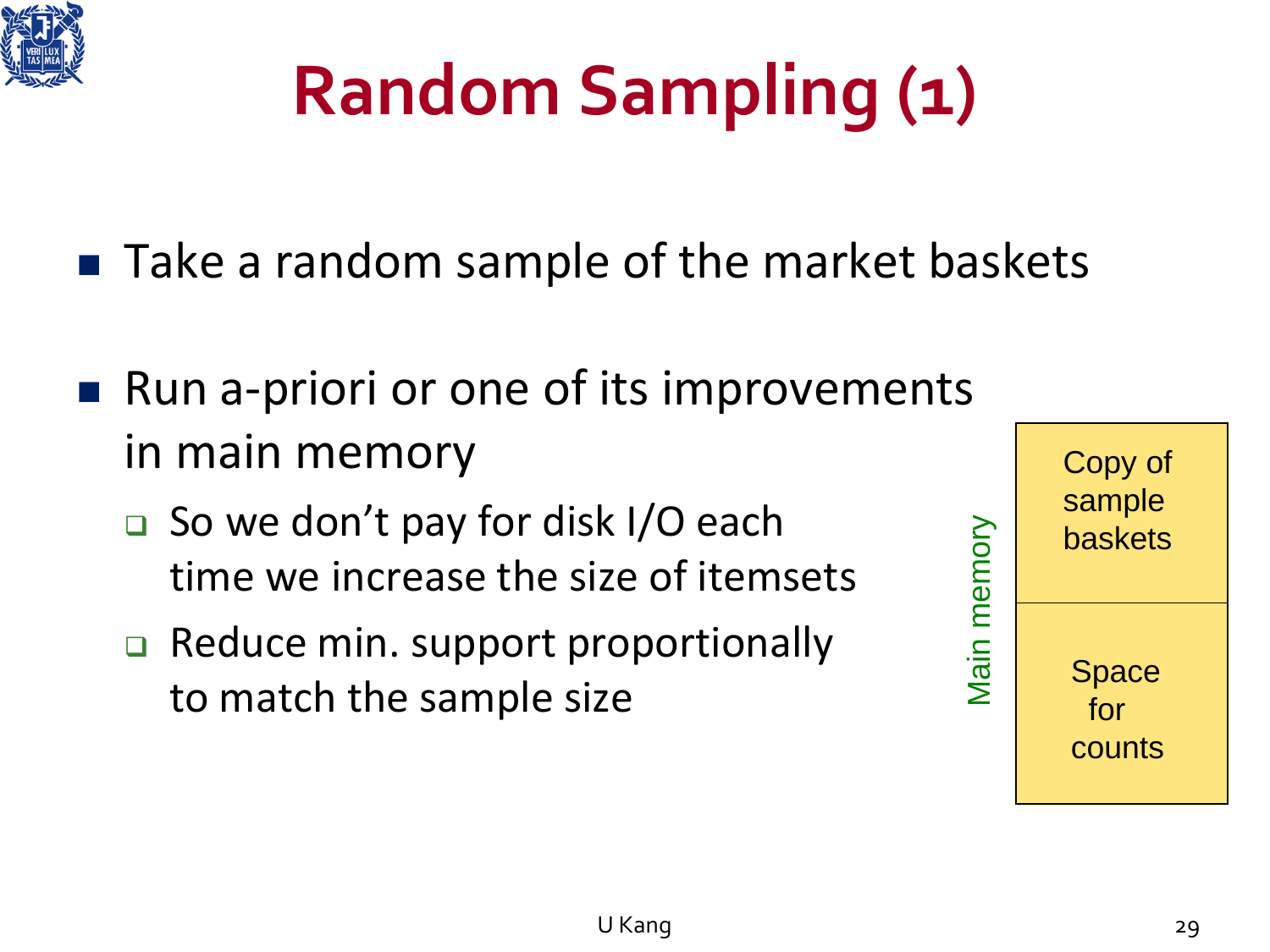

## **Random Sampling (2)**

- Optionally, verify that the candidate pairs are truly frequent in the entire data set by a second pass (avoid false positives)
- But you don't catch sets frequent in the whole but not in the sample (cannot avoid false negatives)
	- Smaller min. support, e.g., *s*/125, helps catch more truly frequent itemsets
		- But requires more space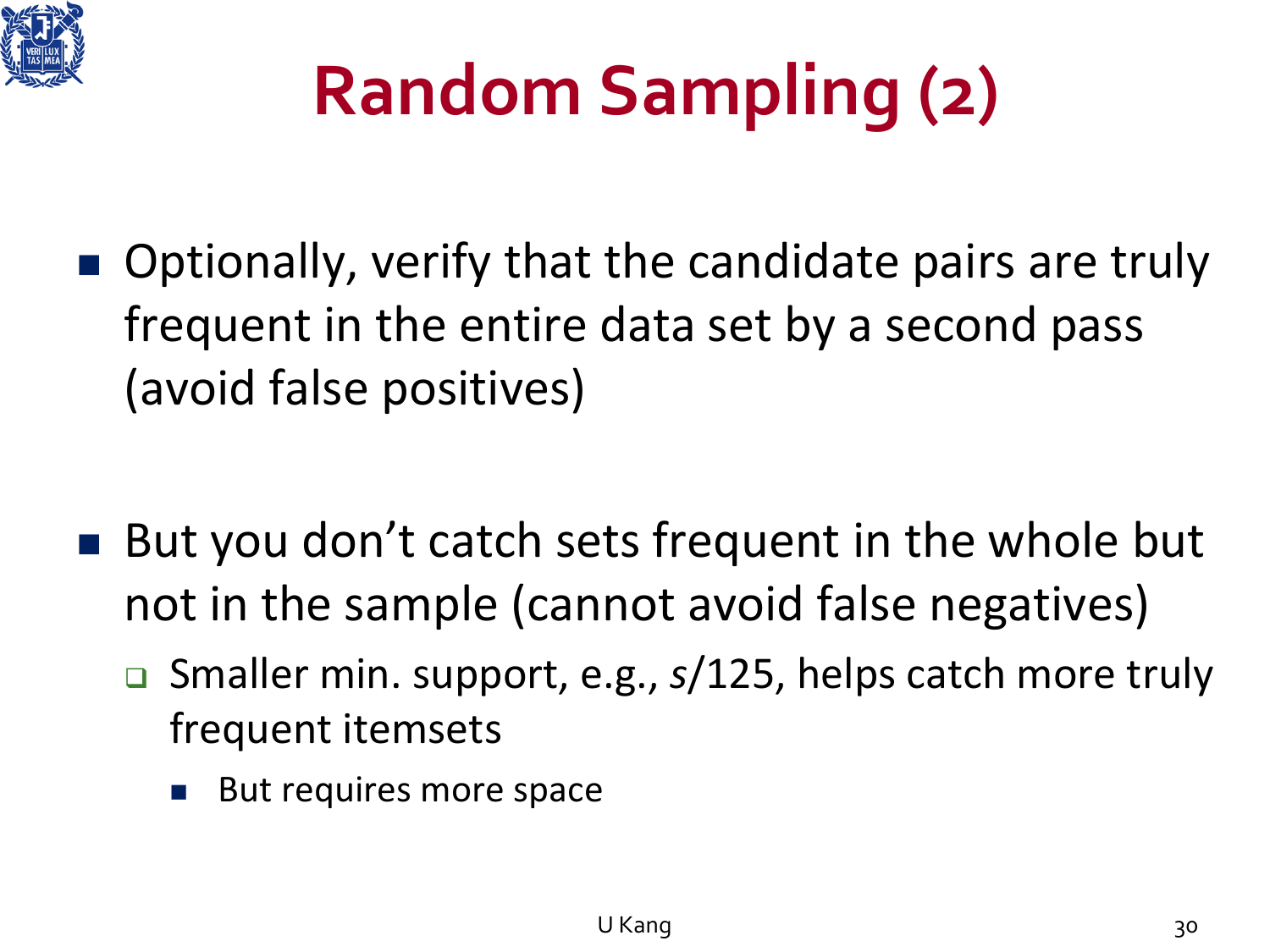

## **SON Algorithm – (1)**

- Repeatedly read small subsets of the baskets into main memory and run an in-memory algorithm to find all frequent itemsets
	- □ We are not sampling, but processing the entire file in memory-sized chunks
	- **D** Min. support decreases to  $(s/k)$  for k chunks
- An itemset becomes a candidate if it is found to be frequent in *any* one or more subsets of the baskets.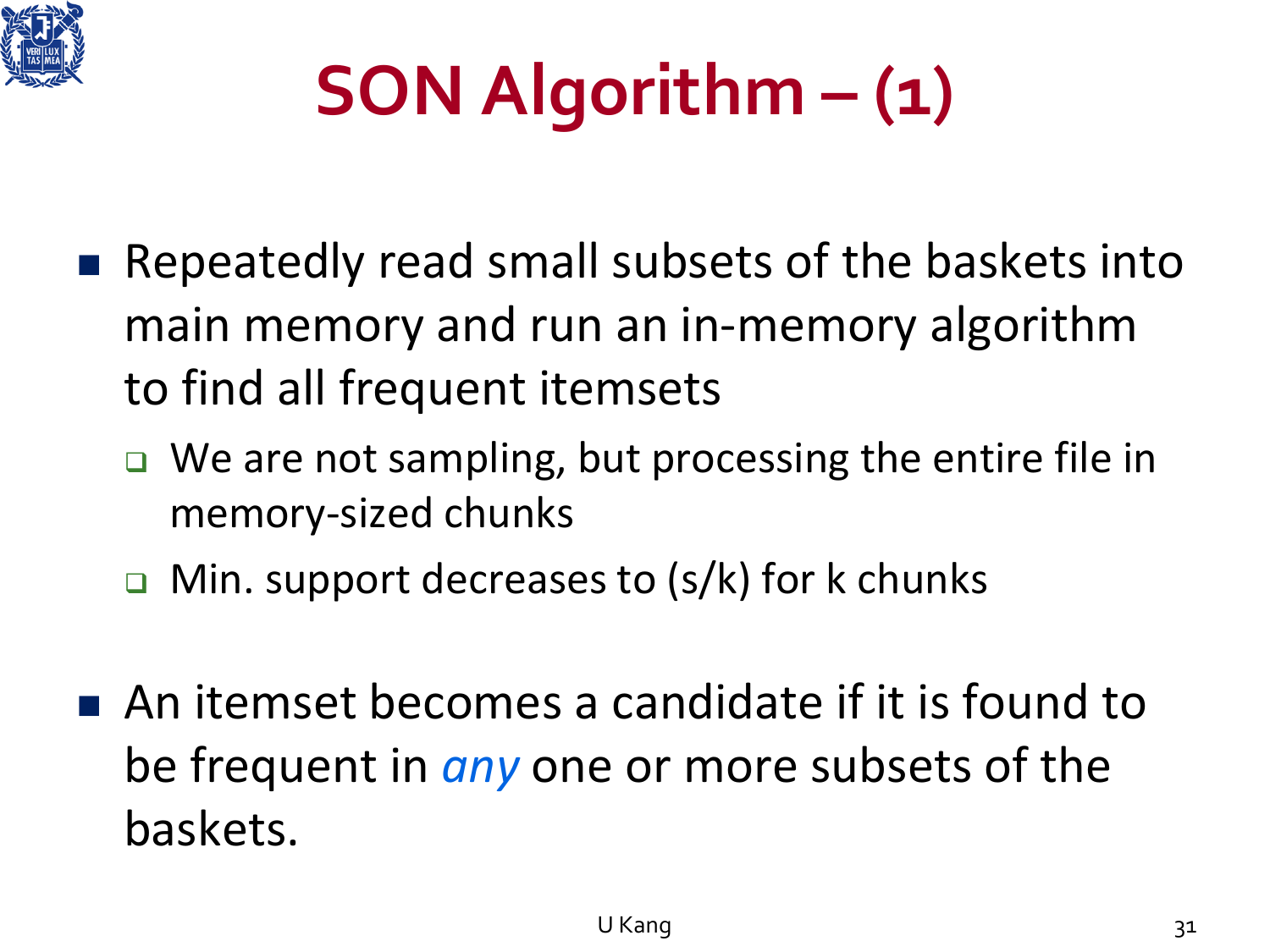

## **SON Algorithm – (2)**

- On a **second pass**, count all the candidate itemsets and determine which are frequent in the entire set
- **Key "monotonicity" idea:** an itemset cannot be frequent in the entire set of baskets unless it is frequent in at least one subset.
	- $\Box$  Task: find frequent (>= s) itemsets among n baskets
	- n baskets divided into k subsets
	- $\Box$  Load (n/k) baskets in memory, look for frequent ( $>= s/k$ ) pairs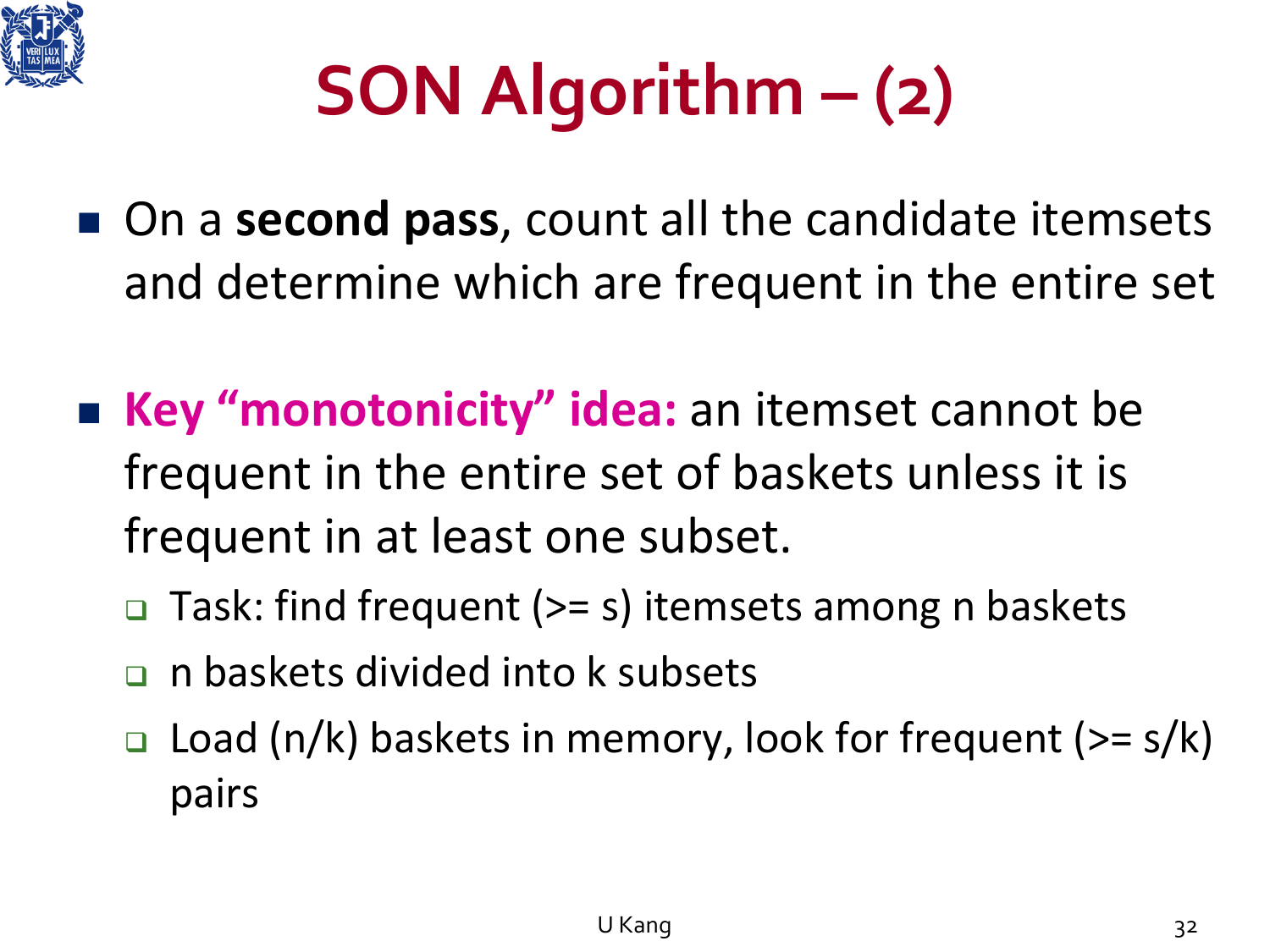

#### **SON – Distributed Version**

- SON lends itself to distributed data mining
- Baskets distributed among many nodes
	- □ Compute frequent itemsets at each node
	- □ Distribute candidates to all nodes
	- Accumulate the counts of all candidates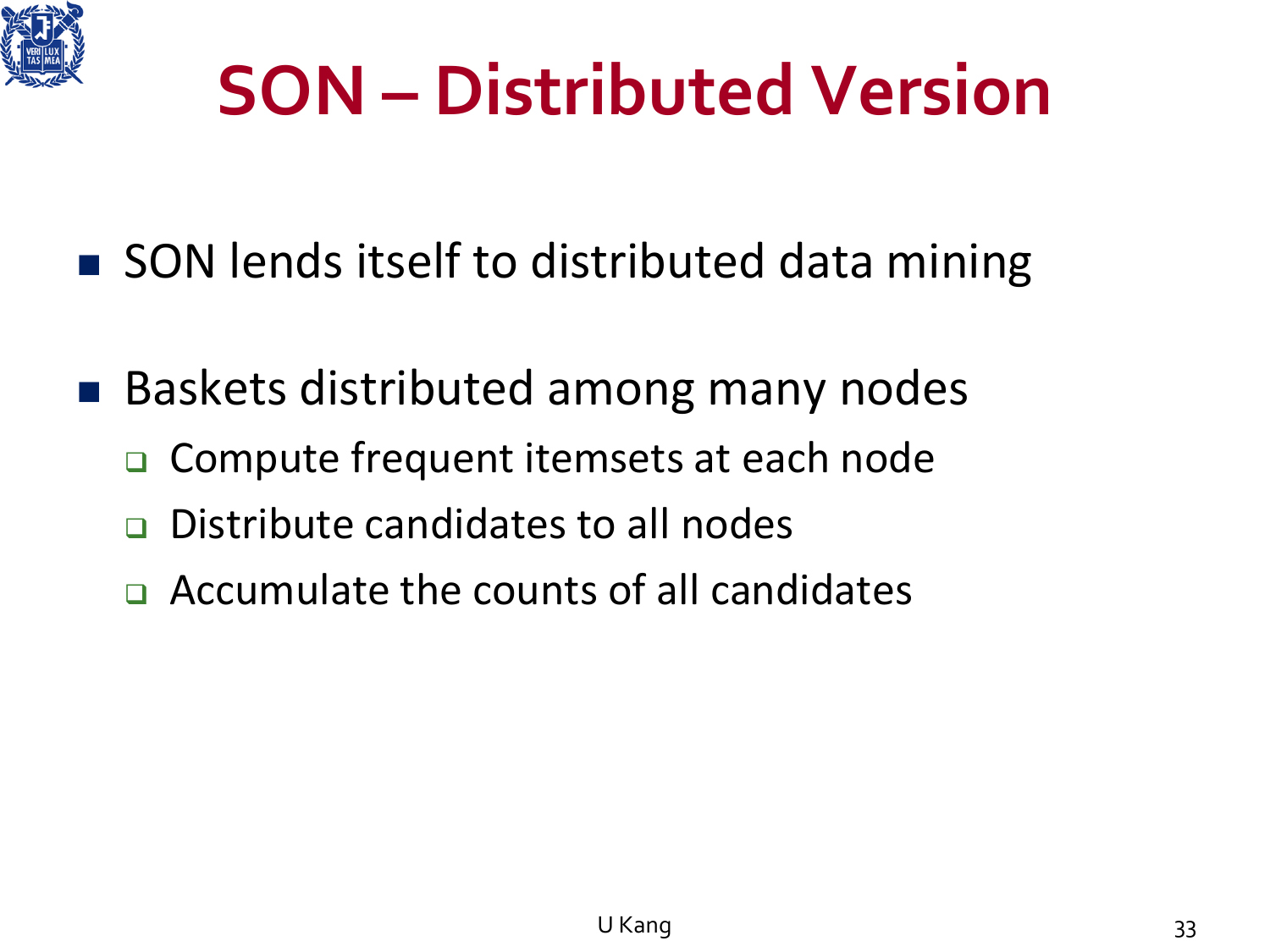

## **SON: Map/Reduce**

#### **Phase 1:** Find candidate itemsets

- □ Map? each machine finds frequent itemsets for the subset of baskets assigned to it
- □ Reduce? Collect and output candidate frequent itemsets (remove duplicates)

#### **Phase 2: Find true frequent itemsets**

- Map? Output (candidate\_itemset, count) for the subset of baskets assigned to it
- □ Reduce? Sum up the count, and output truly frequent (>= s) itemsets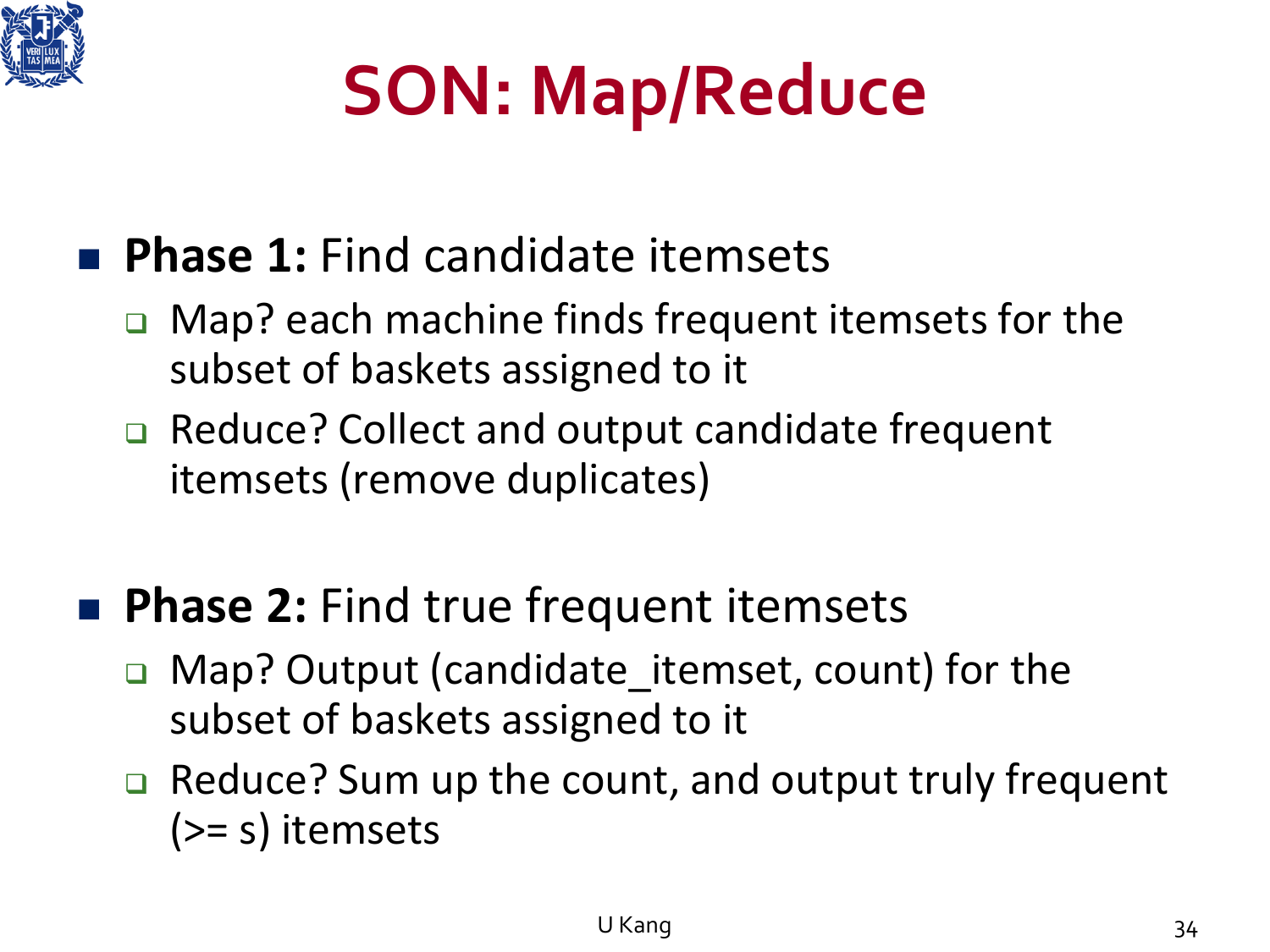

#### **Summary**

- **Filter Frequent Itemsets** 
	- □ One of the most 'classical' and important data mining task
- Association Rules:  ${A} > {B}$ 
	- □ Confidence, Support, Interestingness
- Algorithms for Finding Frequent Itemsets
	- □ A-Priori
	- **D** PCY
	- <= 2-Pass algorithm: Random Sampling, SON